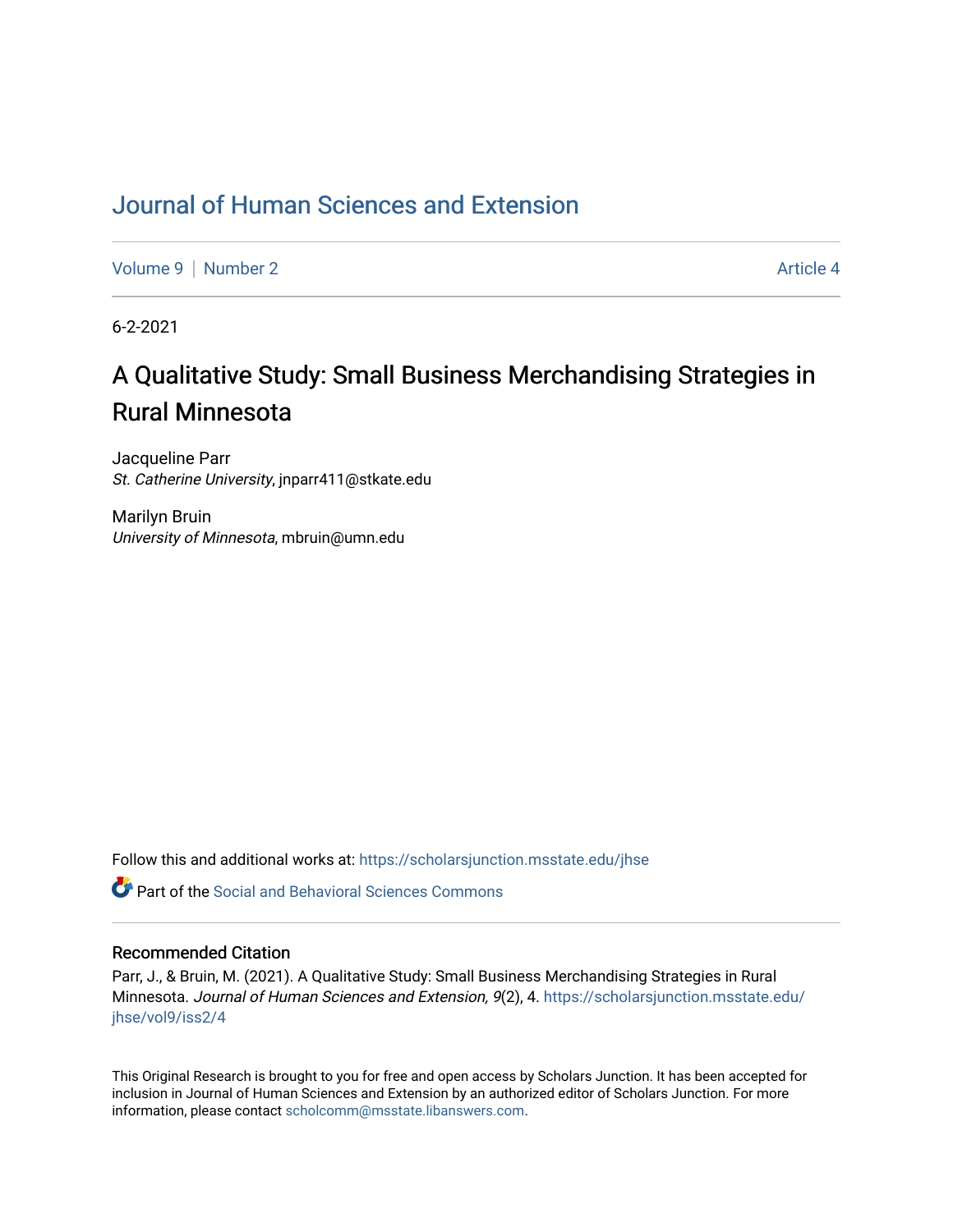## A Qualitative Study: Small Business Merchandising Strategies in Rural Minnesota

#### Acknowledgments

A special thanks to the University of Minnesota College of Design faculty, Dr. Hye-Young Kim and Dr. Hyunjoo Im; University of Minnesota Extension faculty, Neil Linscheid; and Kandiyohi County & City of Willmar Economic Development Commission office for support on this project. This research was funded by a grant received from The University of Minnesota, College of Design.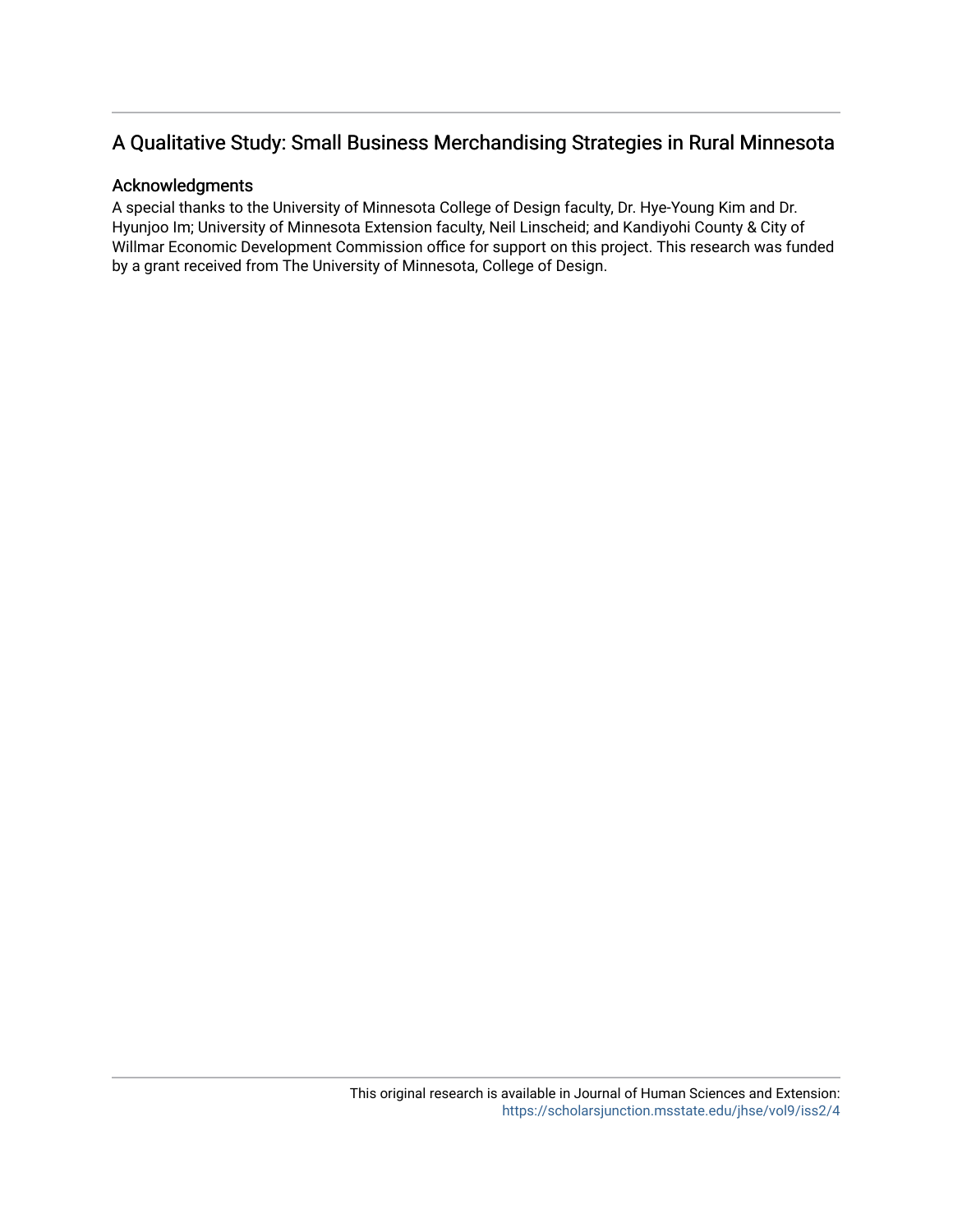## **A Qualitative Study: Small Business Merchandising Strategies in Rural Minnesota**

## **Jacqueline Parr**

*St. Catherine University* 

## **Marilyn Bruin**

*University of Minnesota*

*This study was motivated by a desire to develop strategic guidelines tailored to solve the unique problems small, rural retailers face in today's competitive retail environment. Because there is limited understanding of the actual experience of rural retailers' operations and experiences, it was necessary to explore and accurately capture the experience from participants' perspectives. The objective of the study was to provide an in-depth understanding of the rural small retailer's perceptions of the business environment, merchandising strategies, challenges, and opportunities. In-depth interviews were conducted with eight small business owners from a rural county in Minnesota. A criterion-based sampling approach was used to recruit the participants from a variety of business types. Five emergent themes were identified: localism, experiential retailing, niche market, awareness, and marketing strategies. These themes provided a deeper understanding of the actual experience that rural retailers face in today's competitive retail landscape. Extension educators can use these findings to help educate retailers about future best business practices and develop tailored technical support programs catered to the retailer's specific industry needs.* 

*Keywords:* Rural, retail, Extension, local, small businesses, merchandising strategies

#### **Introduction**

With the rise of e-commerce, over-expansion of malls, rising rent costs, bankruptcies, and low quarterly profits, retailers have been shutting their doors at a rapid pace (Thompson, 2017). In 2017, big retailers, such as JCPenney, RadioShack, Macy's, and Sears, decided to close 6,752 stores nationwide (Benhamou et al., 2017). This phenomenon, known as the retail apocalypse, had a significant impact on rural towns where big-box chains and department stores close their doors in communities where the profit is not as high. Due to this, rural strip malls and retail main streets have become vacant as retailers are leaving for larger cities that have higher profit potential. Locally owned small businesses can help fill the void created by the loss of national retailers in rural areas.

Direct correspondence to Jacqueline Parr at jnparr411@stkate.edu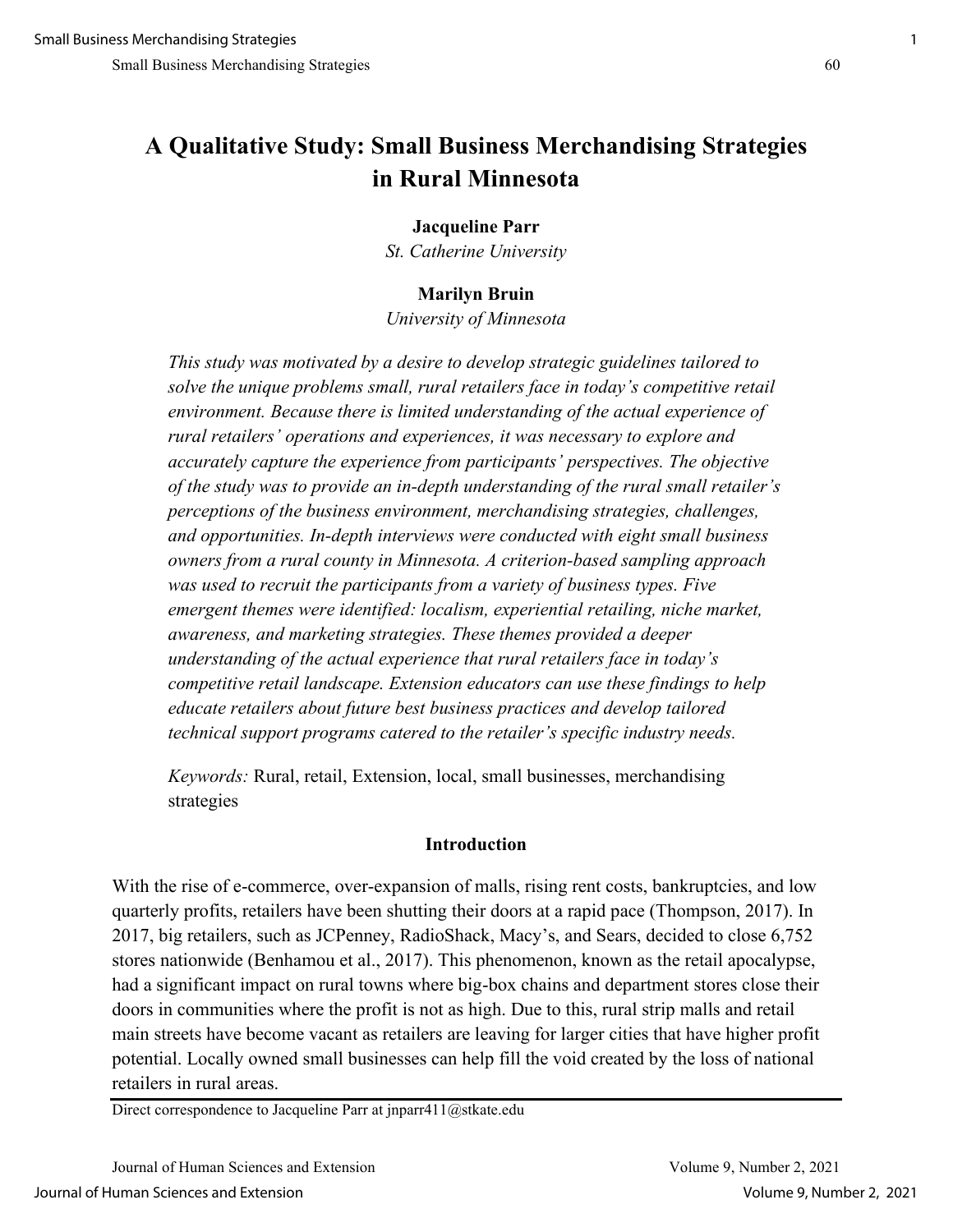Small businesses in rural towns are still an essential part of the community by providing direct access to products such as food, clothing, and hard goods (Lennon et al., 2007). These businesses are critical for providing jobs and generating sales tax that sustain the local economy (Schenke, 2017). In an environment where national retailers are absent, the importance of small retailers in rural communities is enormous.

However, previous research on rural small businesses found that rural retailers are placed at a disadvantage due to geographic isolation, restricted population segments, increased competition with online retailers, and uncomplimentary cost structures (Paddison & Calderwood, 2007). Small rural consumers are increasingly shopping online due to greater merchandise selection and the convenience of at-home delivery (Lennon et al., 2007). Therefore, developing retail merchandising strategies within the context of the local market environment and national/international competition is critical for small rural retailers' success.

This study was undertaken to develop strategic guidelines addressing problems small retailers face in rural communities. Because there is a limited understanding of rural retailers' operations and experiences, it was necessary to explore and accurately capture the experience. Therefore, the objectives of the study were to (a) provide an in-depth understanding of the rural small retailer's perceptions of the business environment, merchandising strategies, challenges, and opportunities, and (b) develop strategic guidelines for Extension educators and city economic development commission offices to educate retailers on future best business practices.

## **Literature Review**

## **Rural**

Throughout the literature, the term rural is defined in multiple ways. Although there are varying definitions, all definitions share three commonalities, including (a) the number of households and businesses that fall below a certain threshold, (b) the level of population density, and (c) areas considered non-urban (Shucksmith, 1990). The United States Department of Agriculture defined rural areas as municipalities as those with under 10,000 residents and within thirty minutes of a town above 10,000 people (United States Department of Agriculture Economic Research Service, 2019). In 2019, 41% of the U.S. population lived in areas that were considered rural (United States Department of Agriculture Economic Research Service, 2019). Although this is a large percentage of the population, it accounts for 97% of the land area in the United States (United States Department of Agriculture Economic Research Service, 2019). This large landmass puts individuals far away from town centers that contain businesses, schools, and retail outlets. Due to the large geographic dispersal, rural towns with declining populations and economic revenue are concerned about their ability to produce enough revenue to stay economically viable (Rogers & Burdge, 1972). A declining customer base threatens the survival of rural retailers' existence (Stone, 1995; Strange, 1996).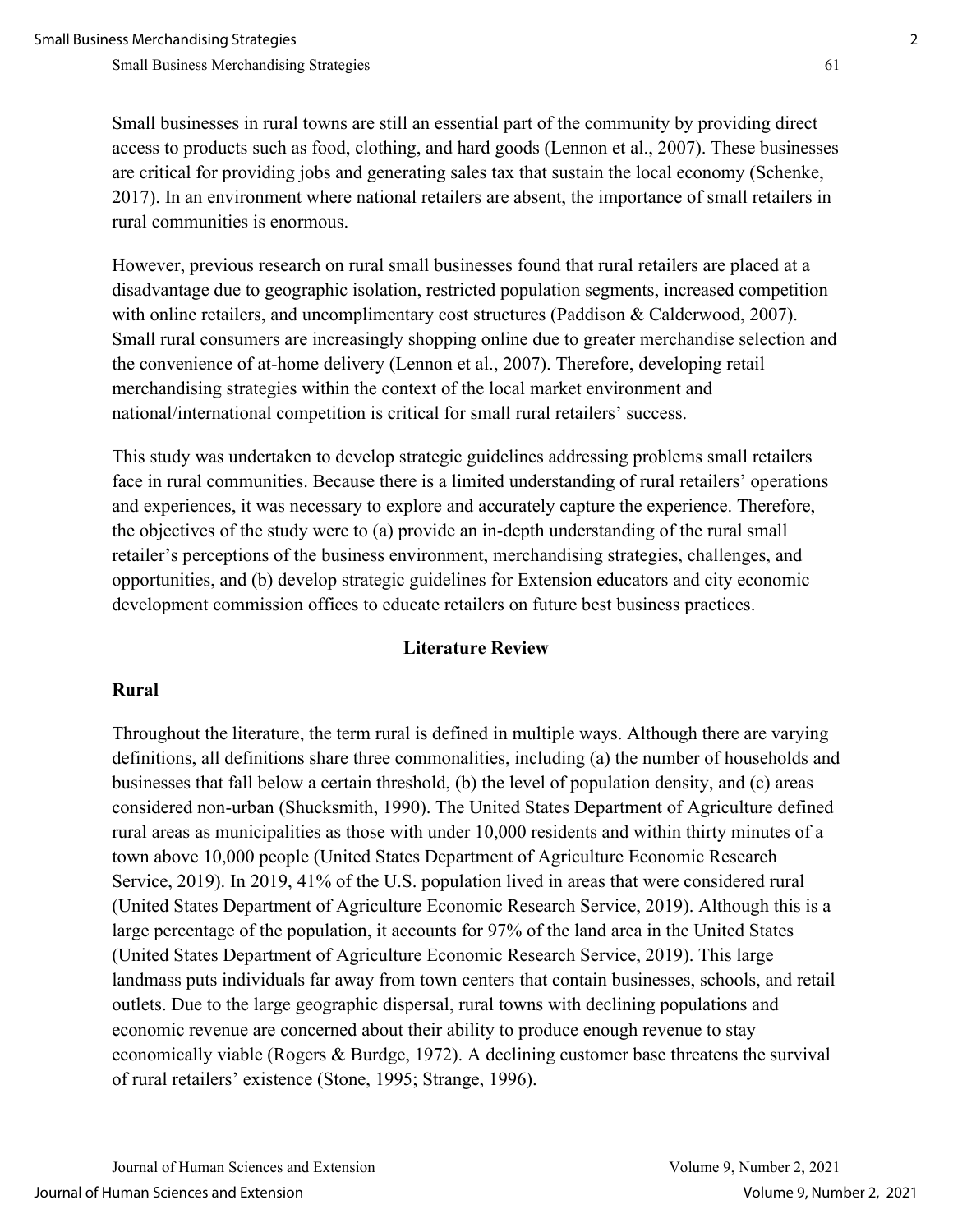## **Characteristics of Rural Retailers**

Rural retailers are based in towns that are considered rural with a limited selection of retailers, making the presence of existing retailers essential to the local economy. Identifiable features of rural retailers include individual ownership, distinct location, short periods of ownership, dependence on part-time staff, long hours, a wide range of merchandise, and a focus on customer service (Paddison & Calderwood, 2007). These retailers are strongly rooted in their local community, both economically and socially. Economically, the sales revenue generated from rural retailers continuously recirculates through the local economy as wages, taxes, and charitable giving (Myles, 2010; Robinson & LaMore, 2010). Also, rural retailers tend to have strong social connections with the local community. This is especially true in rural communities, where commerce is often merged with social relationships.

Hozier and Stem (1985) and Cowell and Green (1994) found strong correlations between commitment to the community and retail patronage behavior to other local retailers. These correlations are explained by the social capital theory (Coleman, 1988; Putnam, 1995), as one's level of community sentiment and involvement represents community attachment. The stronger one's level of sentiment is toward the community, the more likely they are to shop at stores within the community (Miller, 2001). Miller (2001) used social capital theory to predict the rural community in-shopping behavior. Results indicated that the social relationships between the residents and retailers were a key indicator of rural marketplace relationships.

## **Threats to Rural Retailers**

Large discount stores have entered into rural America and created increased competition for existing small retailers. This has been a significant trend since World War I, when discount stores began in abandoned textile mills and then quickly spread to metropolitan areas across the United States (Brennan & Lundsten, 2000). Large retailers have had a significant impact on rural commerce despite offering consumer benefits, appealing to a variety of market segments, and offering economic growth to the community (Arnold & Luthra, 2000). Studies found that when large discount stores entered small towns, consumers favored their low prices and larger variety of merchandise. In addition, when big box stores entered rural markets, local businesses in the downtown core experienced a decline (Arnold & Luthra, 2000; Brennan & Lundsten, 2000).

An additional factor for the rural retail decline has been a boom in e-commerce shopping opportunities for rural residents (Stevens, 2016). Online shopping offers consumers the convenience of being able to purchase anything from fashion to staples, often at a lower price than from the local retailer. Companies such as Amazon.com offer incentives to customers such as free shipping and returns, including 2-day delivery. Rural consumers, those that drive ten or more miles to shop for everyday products, now buy up to 73% of their products online (Stevens, 2016). This replicates consumer shopping behavior of the past, where rural consumers used catalogs to purchase hard-to-find items. Compared to catalogs, online shopping offers greater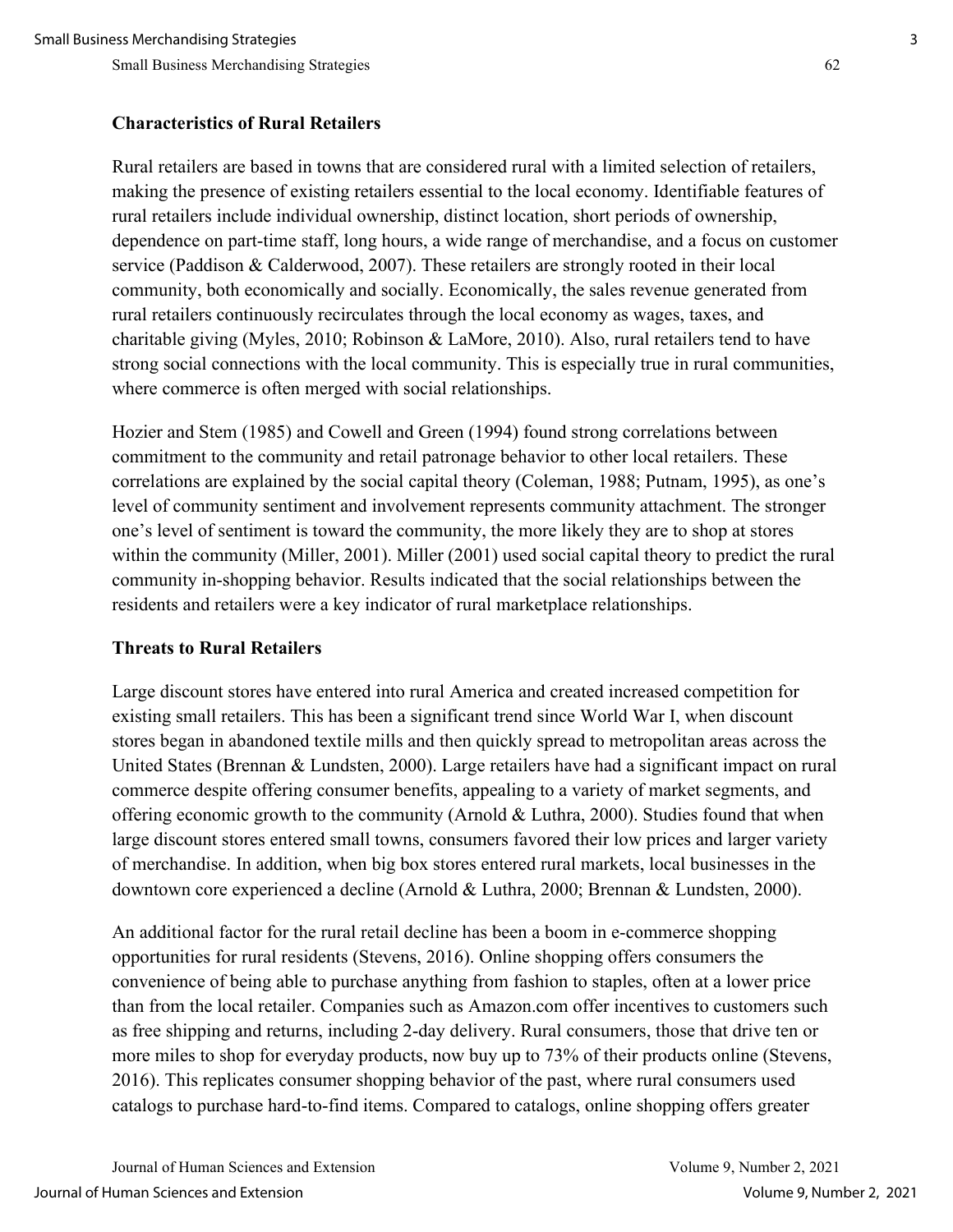merchandise selection, personalization, and vast information searches (Van den Poel & Leunis, 1999; Walsh & Godfrey, 2000). Because of the competition, many brick-and-mortar rural retailers have been unable to sustain their businesses.

## **Competing with Large Discounters**

However, rural retailers have the opportunity to compete with large retailers in their communities. Successful strategies include offering increased product assortments in categories not carried by the chain stores, providing higher quality merchandise selection, and a unique branded product (Brennan & Lundsten, 2000). Many small retailers tend to focus on personalized customer services, exemplary service, including friendliness, recognition of customer uniqueness, high level of support provided by the sales associate, and customization of product offerings to fit customer needs. These attributes are positively correlated with loyalty (Bitner et al., 1994; Levesque & Boeck, 2017; Surprenant & Solomon, 1987). Personalization has been an essential component in a retail setting that keeps customers returning to stores. Personalization was an essential component for the consumer in the offline setting (Zeithaml et al., 2005). In today's retail context, personalization is key to making the local retailer stand apart from their big-box competitors by offering personalized service to each customer that they encounter in their store.

## **Purpose of the Study**

The purpose of the study was to describe how rural retailers self-evaluate their business environment, merchandising strategies, challenges, and opportunities. Based on an understanding of rural retailers' operations and experiences, the outcome objective was to develop strategic guidelines tailored to solve the problems of small retailers in rural communities.

#### **Methodology**

This study employed qualitative methods to better understand merchandising strategies used in rural retailing. The Institutional Review Board at the University of Minnesota approved the study. Due to the lack of research in a rural context, a grounded theory approach guided the deductive identification of concepts and relationships (Charmaz, 2014). Using this method, interview transcripts and field note summaries were coded for themes. In-depth semi-structured interviews were conducted with eight small business owners from March to November 2019. Business owners in a rural county in Minnesota were used as the sampling frame.

Recruiting participants was a challenge, and we used multiple strategies. First, we relied on referrals from community partners. The community partners were employees at the Economic Development Commission and were actively involved with local businesses. Community partners compiled a list of eleven local retail businesses qualified to participate in our study. After reaching out to all suggested businesses, business owners agreed to participate in the study.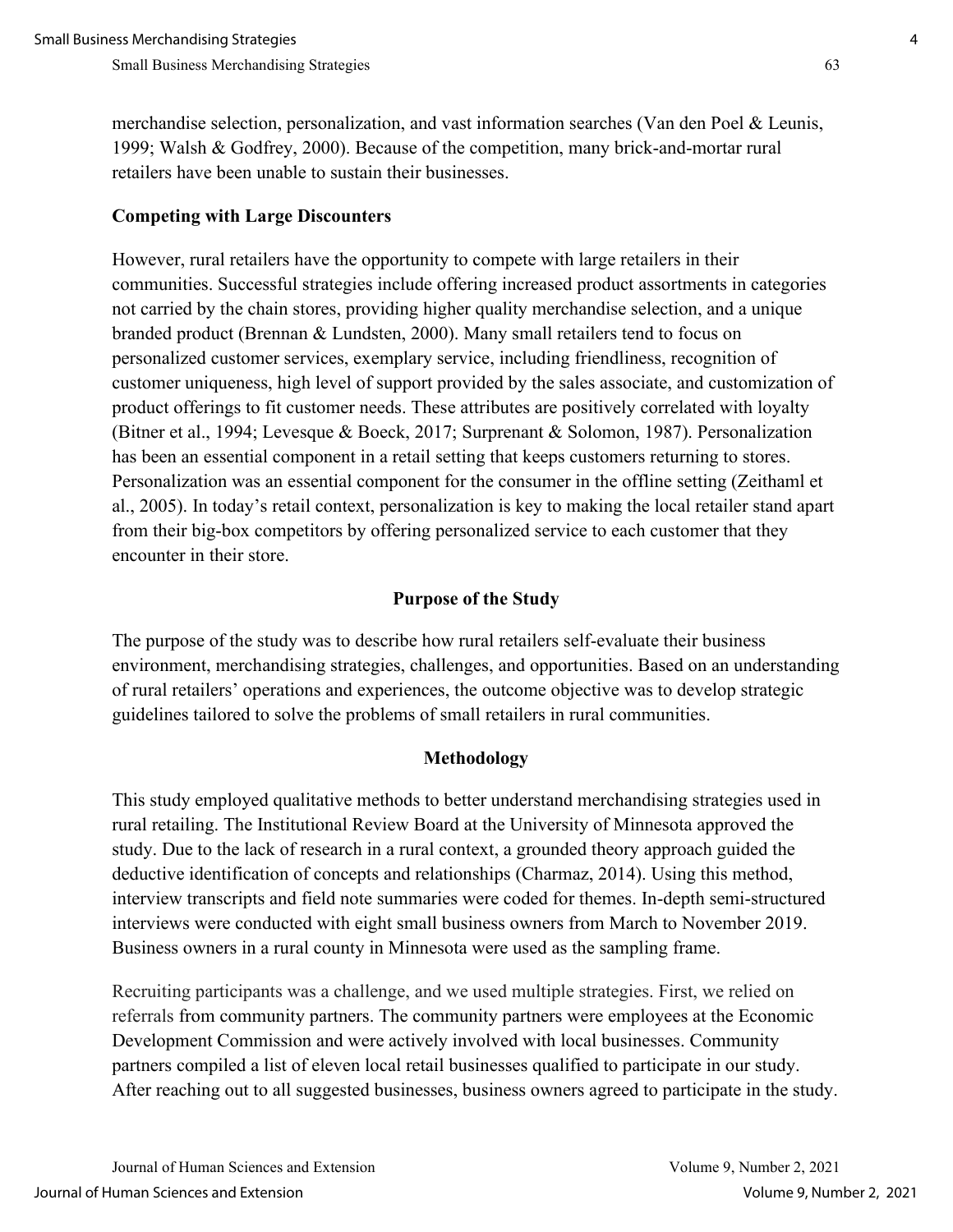Participants were also recruited from thirty local business owners who were enrolled in a Retail Design Workshop co-hosted by the University of Minnesota faculty and students from the Retail Merchandising program, community partners, and the Center for Community Vitality, University of Minnesota Extension. A total of four business owners from the workshop agreed to participate in the study. This resulted in a total sample population of eight small business owners from a rural county in Minnesota, yielding a total response rate of 19.5%.

This response rate is similar to previous research focused on local retailers (Kim et al., 2014). In addition, previous research on local retailing has used fewer than 12 participants in the sampling frame due to participants' low willingness to participate in research (Jackson & Stoel, 2011; Kim et al., 2014, 2018). As rural retailers are a hard-to-reach population, this sampling method was appropriate (Shaghaghi et al., 2011). The product mix of the stores includes retailers from various categories, including fashion, floral, home decor, consignment, and an armory. However, the sample is not representative of all rural retailers throughout Minnesota or the United States.

The interviews were conducted one-on-one in-person at the business location during regular business hours and lasted about one hour in length. The interviews were conducted by one researcher, who was female and Caucasian. The researcher had participated in the 12-week design seminar and was familiar with the participating businesses.

A semi-structured interview protocol was used by the researcher and peer-reviewed to ensure that data on key points were collected consistently (Castillo-Montoya, 2016). The open questions were designed to establish trust and comfort between the interviewee and interviewer. The interview began with a basic question, "Please describe your business to me." This invited the interviewee to share information about their business. This "big picture question" was followed by several subsections that continued to expand on the initial question. Follow-up questions were then used to better understand the big picture and help the participants expand their answers.

Knowledge-based questions were used to extract factual information from participants, such as "Please walk me through a typical business day at your store" and "What type of merchandising strategies do you use to reach customers?" Finally, an opinion-based question was used to better understand how the participants felt about their competition. These questions provided order throughout the interview, and additional probes and prompts were provided by the researcher to extract more information during the interview.

Interviews were recorded using the voice record application on the iPhone, and field notes were taken by hand during the interview. Following the interviews, field notes were summarized for each participant, and interviews were transcribed verbatim and verified for accuracy and revisions by the researcher. To ensure the plausibility, credibility, and trustworthiness of our study, several methods were adopted to promote qualitative research validity. First, interpretive validity was used to accurately understand the participant's "viewpoints, thoughts, feelings, intentions, and experiences" (Johnson, 1997). To properly achieve validity, member checking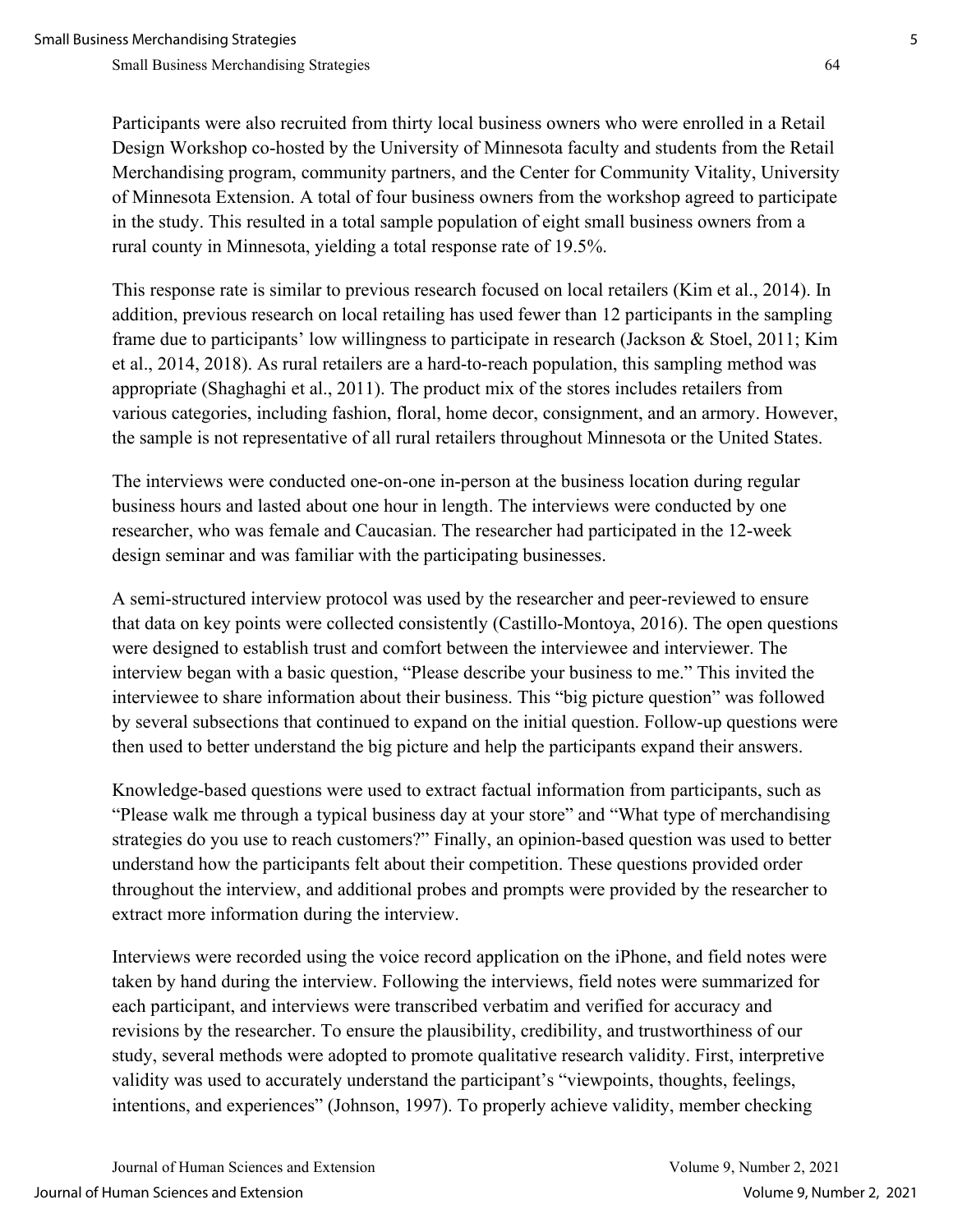was used. After collecting, interpreting, and making conclusions from our data, the findings were shared with participants and other members of the research team so that the participants could judge the accuracy and credibility of the results. This is one of the most critical techniques for establishing credibility in the research (Lincoln & Guba, 1985).

Second, data were collected over an extended period. Using the extended fieldwork strategy, the researchers built rapport with the participants, which involved multiple visitations and correspondence with participants over an eight-month time frame (Creswell & Poth, 2016). This allowed sufficient time to study participants and their setting to establish behavior patterns (Johnson, 1997).

Last, the research underwent a multi-round peer-review process with "disinterested peer researchers" who were not involved in the study (Johnson, 1997). This helped improve the initial quality of the methodology and the overall quality of the data interpretations. The researchers also performed reflexivity to reduce the threat to validity in our study (Hammersley & Atkinson, 1995; Merriam & Tisdell, 2015). This process involved critical self-reflection by identifying potential predispositions and biases that may affect the research process and conclusions.

#### **Data Analysis**

The researchers developed a rigorous, innovative strategy to analyze and interpret the data based on the research questions addressing how rural business owners operate their businesses. After the interviews were conducted, the interviews were recorded and then transcribed for coding. The interviews were transcribed using QSR NVivo qualitative analysis software version 10 and then checked for accuracy against the recordings (Richards, 2014).

Following transcription, the researchers first used open coding methods recommended by Strauss (1987) to determine the initial categories that had similar properties and characteristics for each retailer. The researchers developed an open coding scheme that used sentence-by-sentence analysis of the transcribed interviews to identify categories of merchandising strategies. Frequency counts were used in the coding process to analyze repeated words or phrases found in the data (Namey et al., 2008; Ryan & Bernard, 2017). Second, axial coding was used to identify relationships between the categories and concepts. Researchers used the categories identified in the open coding process to determine how they were related to each other (Strauss & Corbin, 1998). Finally, selective coding was used to determine the core themes of the data (Strauss & Corbin, 1998). From the eight interviews, a total of five themes emerged. Only repeated themes found in at least three of the participant's interviews were included in the analysis.

Researchers in the data collection process also used memo writing. The memos ranged from detailed analysis of specific merchandising strategies to simple notes taken by the researcher. The memos helped to explain and confirm emerging concepts and relationships in the evolving theory.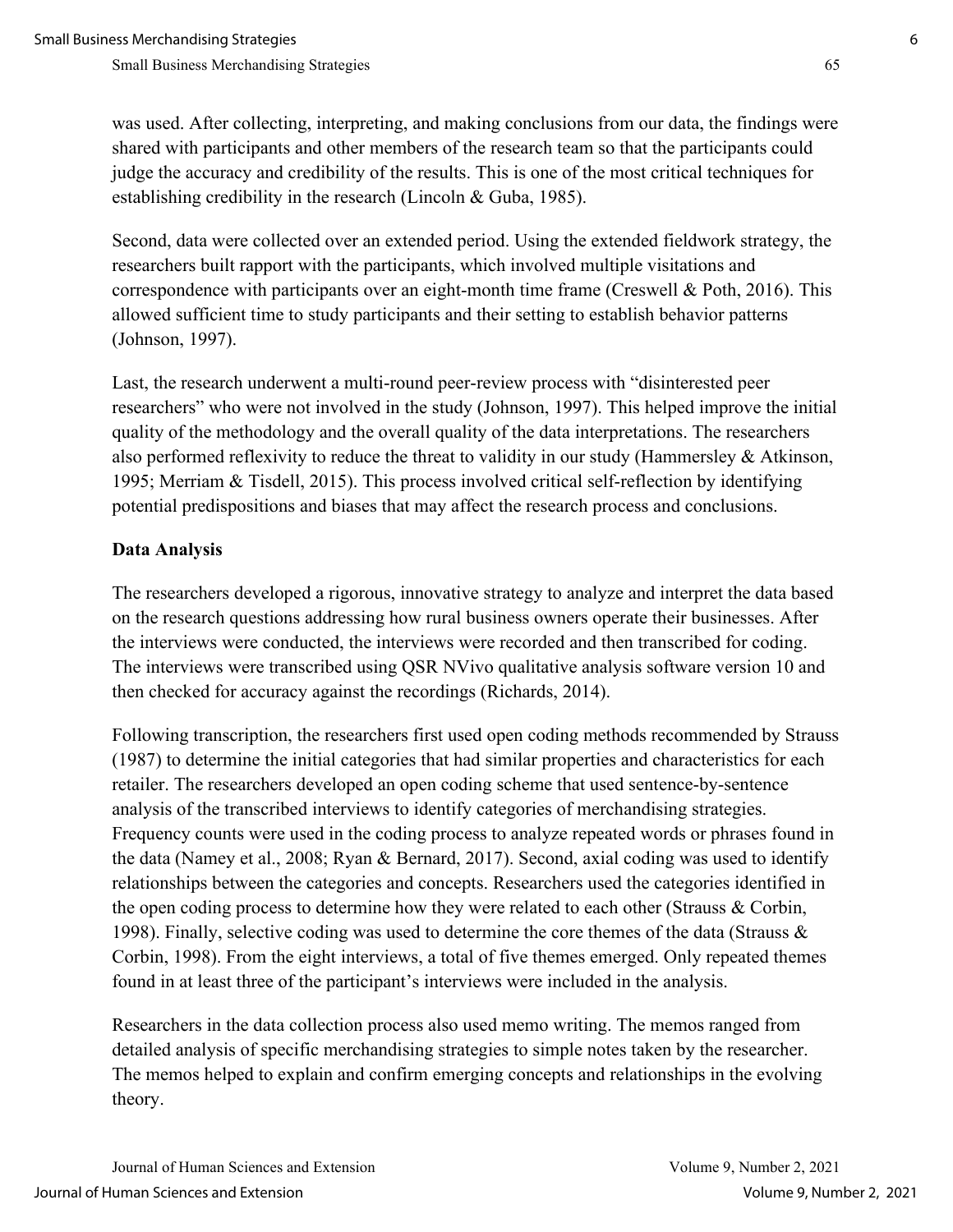#### **Results**

Data analysis resulted in five clear themes of merchandising strategies used by rural retailers. Merchandising strategies can be defined as a set of strategic methods intended to promote the goods and services of a business to increase sales and maintain a competitive product (Business Dictionary, n.d.). The emergent themes consisted of (a) localism, (b) experiential retailing, (c) niche market, (e) awareness, and (f) marketing strategies. These emergent themes provide a deeper understanding of the experience that rural retailers face. The emergent themes were then divided into subcategories. A concept map depicting these five themes is presented in Figure 1, and a summary of the results and sample statements of the analysis are shown in Table 1.



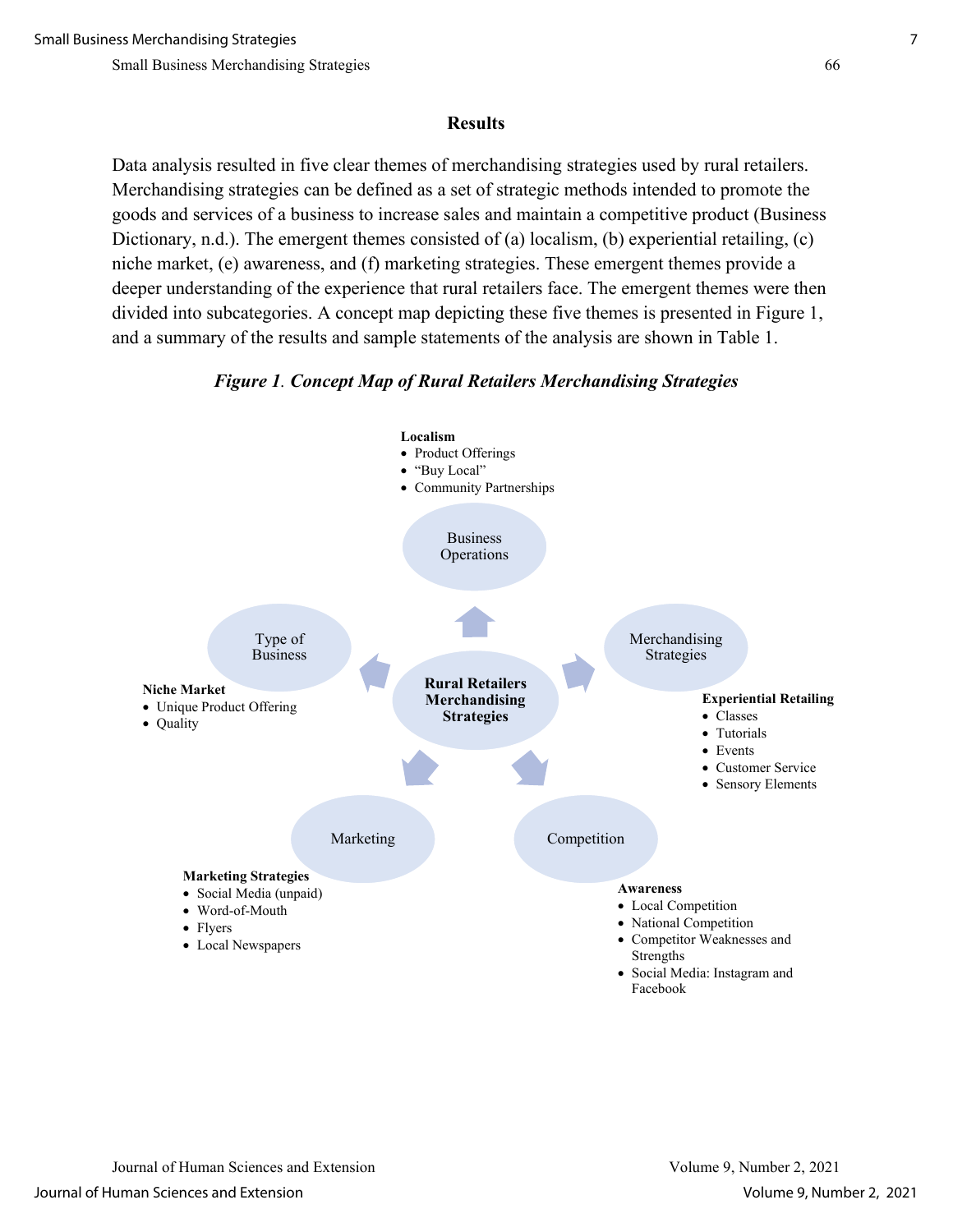#### **Demographics**

Participants for the study consisted of a diverse group of small business owners from a rural county in Minnesota. Each participant had been in operation for over two years and had less than two retail locations. The business owners consisted of both males and females between the ages of 35-70 years old. The businesses were a combination of individual and family-owned and operated establishments from various industries, including men and women's apparel, home décor, second-hand merchandise, floral, and guns.

## **Localism**

A prominent theme that emerged from the data was localism. In prior literature, localism was used in reference to a social movement that supports strengthening local economies and reducing dependency on nonlocal sources (Ciuchta & O'Toole, 2018). The localism movement advocates that consumers shop from local businesses in their town and not from big-box retailers (Kurland et al., 2012). Key components of localism within the retail context include shopping with your local retailer, producing goods locally or within the United States, and using local resources. Through the series of interviews, retailers identified local components as key merchandising strategies for their retail operations.

Merchandising strategies of the localism theme included local merchandise assortment, the "buy local" movement, and community partners. Localism is promoted through the retailer's merchandise assortment. All retailers in the study identified specific products they sell that were produced using local resources. For example, one retailer sold goods from both local artists and consignment vendors. These products consist of artwork, hand-painted furniture, and homemade signs. By incorporating local elements into their product offering, they created a unique product offering at their store, making them stand out from larger, national chains. In addition to product offerings, retailers indicated support for the "buy local" movement within their community. The primary goal of this movement was to strengthen and grow the local community. This can be achieved by keeping dollars circulating throughout local businesses rather than shopping at national chains (Kurland & McCaffrey, 2016; Myles, 2010). Retailers indicated doing this through two methods: (a) creating group events with other local businesses in the community and (b) forming partnerships with other businesses. The creation of these partnerships created repeat business for the stores and gave the stores added visibility in the community. Retailers were also able to use these partnerships for joint marketing initiatives to promote their local events.

Last, localism was seen through community partnerships. Local businesses indicated support from their local Chamber of Commerce, University Extension Office, and the Economic Development Commission office. These community partners provided support through business development opportunities and local marketing initiatives. Through these partnerships, businesses can stay visible and active in their local community. This is essential in the localism movement, which emphasizes support from the government in enhancing economic development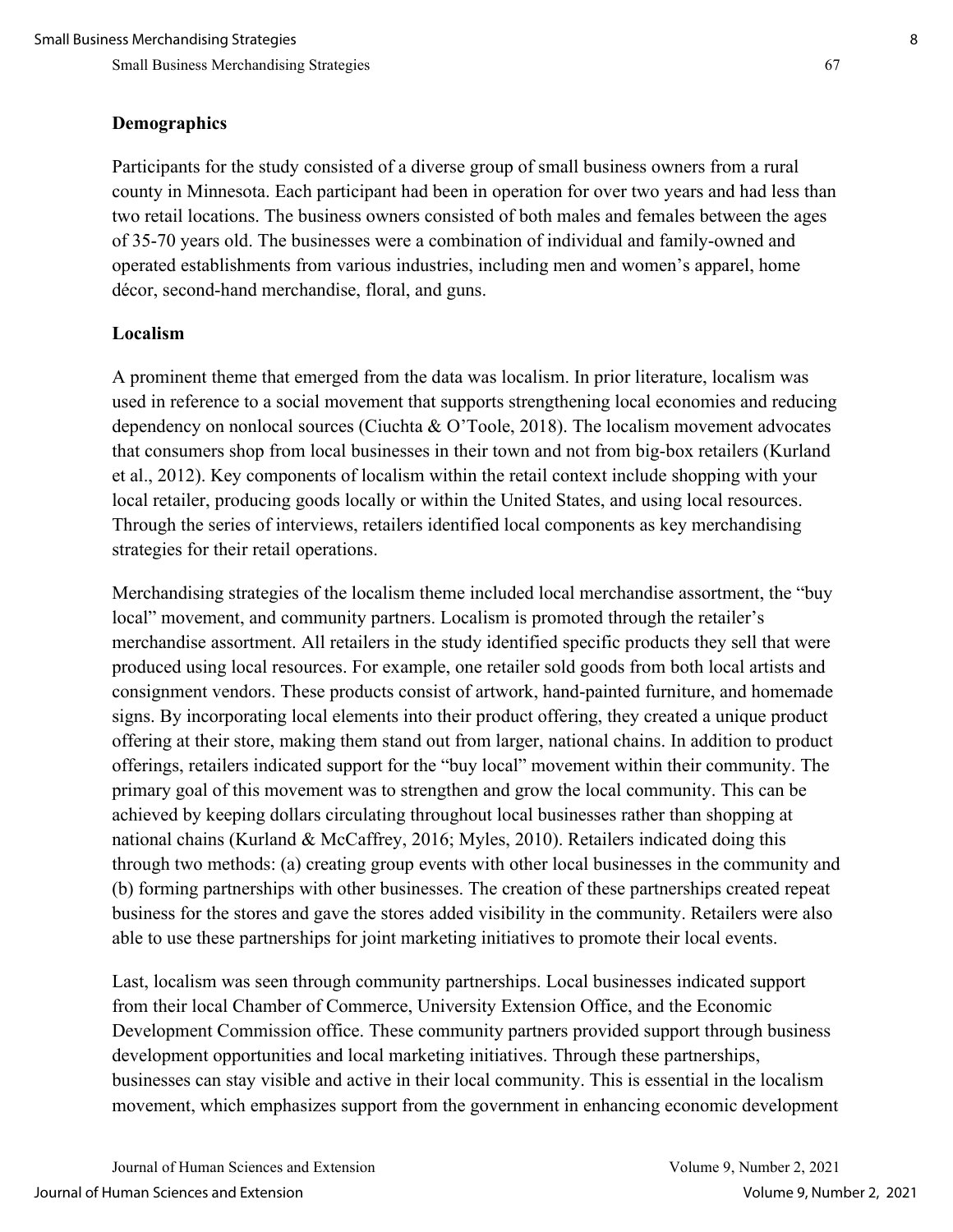by encouraging purchases from independently-owned businesses in the area (Hess, 2009; Kurland et al., 2012). Community partnerships were also seen through donations to the local community. Retailers reported participating in local community auctions and donating unsold merchandise to local organizations, providing an opportunity to give back to their communities.

## **Experiential Retailing**

The second theme that emerged was experiential retailing. Experience in retailing has become an essential component for retailers as a way to differentiate themselves from competitors. Offering a unique experience entices customers to visit the store and creates repeat customers. Experience in the retail environment can be in the form of an activity, event, or in-store customer service.

The retailers identified creating a customer experience as a strength of their retail operations. Experiential retailing for the retailers was also event-driven. Retailers created events to drive customers to their retail store locations. One way this was achieved is through in-store classes. The creation of classes for the retailers was found to drive consumers to the store and created an added profit for the retailers beyond just the merchandise assortment.

Customer service was seen as a key element of the in-store experience that made the retailers stand out from big-box competitors. Across all participants, retailers discussed their superior customer service offerings in the form of educated sales staff and customer relationship management. Educating sales staff was seen as a top priority for multiple businesses. Customers relied on the sales staff to educate them on their decision-making process and the product. In most retailers, sales staff were primarily the owners and a few part-time, trusted employees.

Finally, sensory elements were observed and discussed as a component of the consumer's overall store experience. Multiple retailers in the study indicated that the five sensory elements, including sight, smell, hearing, taste, and touch, were important elements of their merchandising strategies. The addition of these small sensory elements significantly impacted their overall customer experience in the store and added to repeat customers.

## **Niche Market**

Participants indicated niche marketing was a common practice used by all rural retailers. A niche market is a subset of the market which is focused on a specific product offering. The market niche is identified through specific market needs such as price range, quality, and demographic needs (Teplensky et al., 1993). In a study by Parrish et al. (2006), niche marketing was found to be a strategy used by retailers to stand out from their competitors. Niche marketing was achieved by rural retails by carrying unique products not offered at big box stores.

In addition to unique products, quality of merchandise was identified as a top factor setting the interviewees apart from their competition. Customers will seek out specific retailers to get high-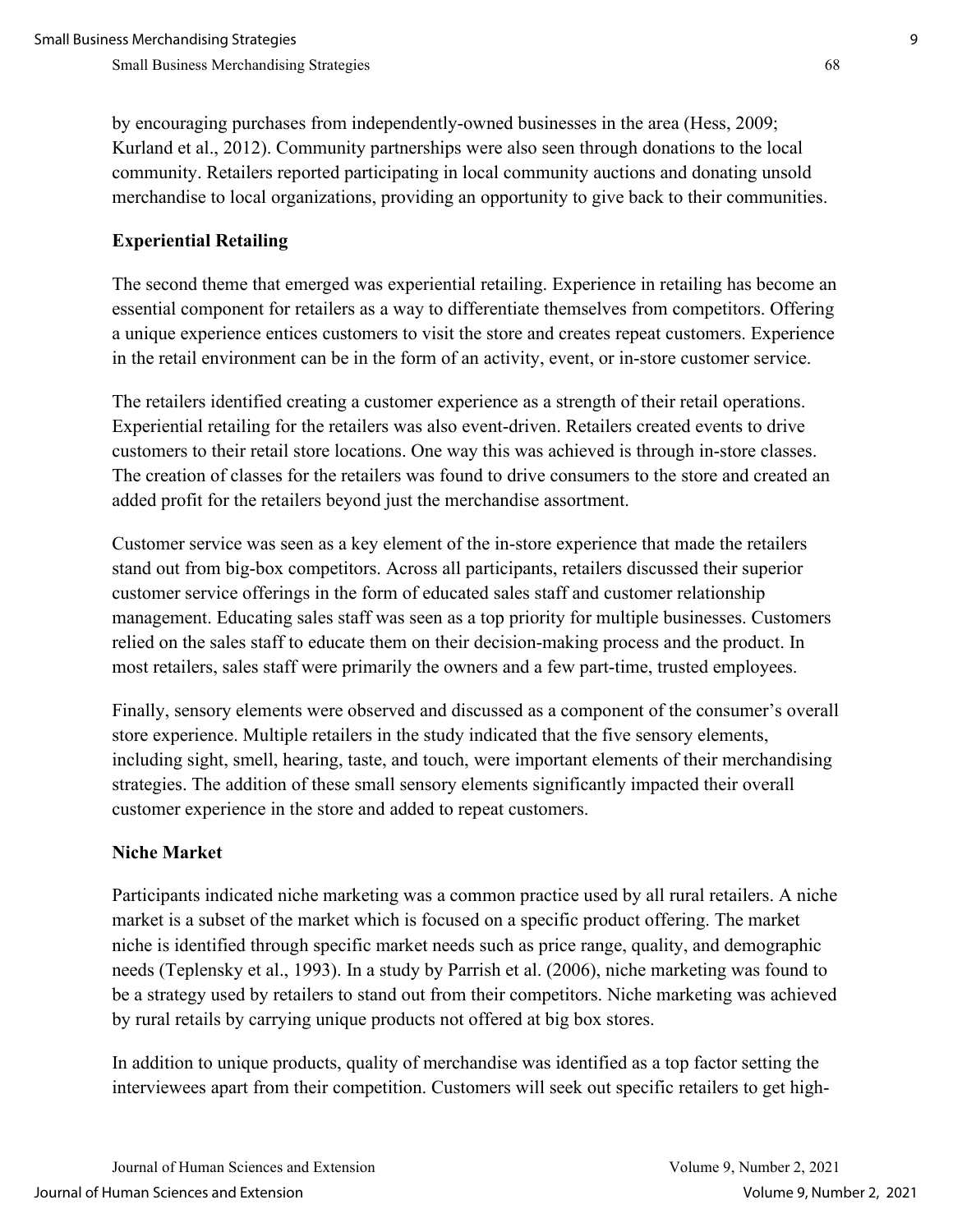quality merchandise that they cannot find at other retailers in the area. Customers would drive long distances of over a thirty-mile radius to visit the retailers. This was due to a lack of product offerings in their local areas and a desire for good quality merchandise that was limited in their surrounding area.

Participants noted they were not threatened by big-box local brick and mortar stores such as Wal-Mart or online retailers such as Amazon. The retailers felt their niche product offering differentiated them from these national stores and appealed to customers who were not satisfied with the online-only experience.

## **Awareness**

A fourth theme identified from the interviews was awareness of the competition in the current retail landscape. Awareness was defined as being aware of the competitive market characteristics, including resources and market commonalities that other retailers used in their business operations (Kelly & Booth, 2004). By having an awareness of the competition, retailers were able to gain a competitive advantage over their competition. A strategic way to identify competition is through social media, such as Facebook or Instagram, which allowed the business owners to identify the potential competition and follow their activities.

Awareness was also discussed in terms of competitor weaknesses and strengths. Identifying positive and negative traits of competitors helped to strategically place retailers above their competition and differentiate themselves in the market. Sellers contrasted their products with competing products in the market and emphasized the unique aspects that made them superior against competing businesses (Product Differentiation, 2018). Retailers can use this to gain a competitive advantage by demonstrating that their products were unique to other sellers.

## **Marketing Strategies**

Marketing Strategies emerged as the final dominant theme of the research. Rural retailers can use marketing strategies to gain visibility in the community and grow their business. Rural retailers indicated the use of primarily social media and word-of-mouth marketing tactics to reach customers. These two forms of marketing were free sources of advertising, relying on their existing customer network to generate future business. Social media marketing strategies included posting pictures of new merchandise, hosting events, and connecting with their local community. For word-of-mouth advertising, customers would use social media to share the retailer's post with their friend network. Also, the retailers relied on previous customers to promote their business to future customers.

Traditional marketing strategies, such as radio and the local paper, were also used to reach the retailer's community network. The use of these marketing initiatives was primarily event-driven, promoting their in-store events for a specific time. Some interviewees indicated working with the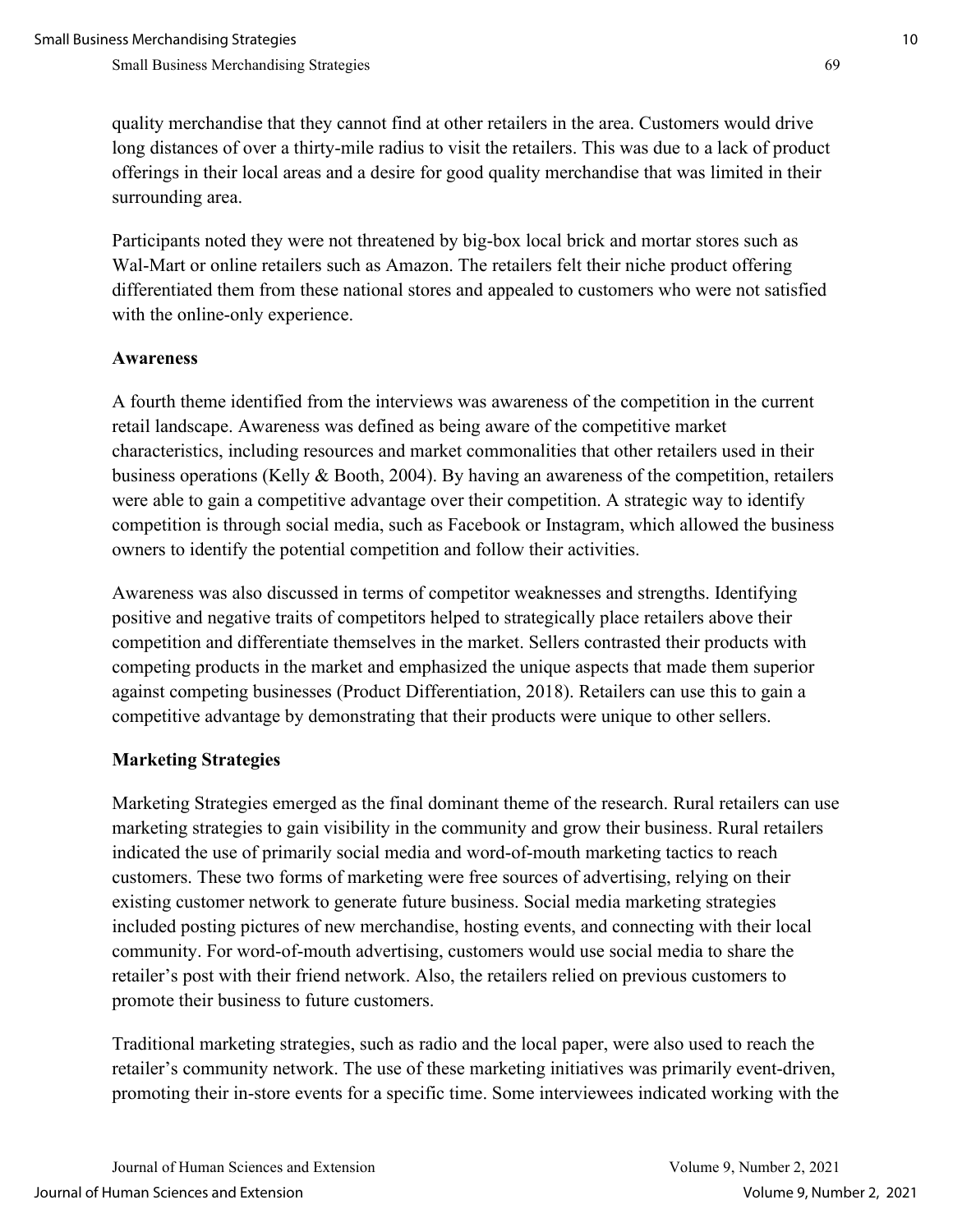local paper and radio to promote their in-store events, and others indicated being highlighted in the local paper with a feature story.

Finally, some retailers relied on new forms of technology to grow their customer base and create more awareness of their business outside their community. This was done through the use of third-party platforms, which already had a large customer reach. Retailers would market their products on these platforms, and then the third-party platform would connect the rural retailer with the customer. For some retailers, this brought in over 60% of their business. Although the use of technology was successful for some retailers, others indicated a lack of technology use in their business. Some reported not having a website or point-of-sale system for operating their business due to the financial cost associated with these third-party platforms; most felt that the additional use of technology was not a necessary expense to operate their business. Those who indicated they did not use third-party technology systems to run their business still reported using a social media platform, either Facebook or Instagram, to market their business. These platforms gave them the best reach to their customers in an affordable, easy-to-operate system.

|                           | Merchandising                        |                                                                                                                                                                                                                                                               |
|---------------------------|--------------------------------------|---------------------------------------------------------------------------------------------------------------------------------------------------------------------------------------------------------------------------------------------------------------|
| <b>Theme</b>              | <b>Strategies</b>                    | <b>Sample Statement</b>                                                                                                                                                                                                                                       |
| Localism                  | Local<br>Merchandise                 | Dave and Maggie, home décor store owners, said, "We are getting<br>our own candle line coming in, in which we have a local artist who<br>is creating candles for us, and we are branding that ourselves."                                                     |
|                           | Community<br>Partners                | Rhonda, a clothing store manager, said, "Small towns are dying<br>across the U.S., and the Chamber helps connect stores to their local<br>community. Our local Chamber is very involved in supporting our<br>business which helps create a buzz in our town." |
| Experiential<br>Retailing | Creating a<br>Customer<br>Experience | Rachel, a women's clothing store owner, said, "I'm more, good with<br>experience part of it because ladies like to come and have fun trying<br>things on."                                                                                                    |
|                           | Event-driven                         | Sandra, a floral farm owner, said, "My classes are huge! Everyone<br>wants that experience, social gatherings type of thing, whatever a<br>night out, that entertainment thing."                                                                              |
|                           | Customer<br>Service                  | Travis and Peggy, furniture store owners, said, "Customers rely<br>heavily on the sales staff knowledge to make their final decisions."                                                                                                                       |
|                           |                                      | Tonya, a women's clothing store owner, said, "Most of my<br>customers look to me for guidance on what to wear next, what<br>brands, what will fit them; I have 20 years' experience in this."                                                                 |
|                           |                                      | Rachel, a women's clothing store owner, said, "I will stay open late<br>for specific customer requests and to meet their individual needs."                                                                                                                   |
|                           | Sensory<br>Elements                  | Travis and Peggy, furniture store owners, said, "You know it's the<br>little things, we play Beyoncé in the store, on Saturdays we serve<br>coffee complimentary and just do little samplings and such. It's the<br>little things that make us stand out."    |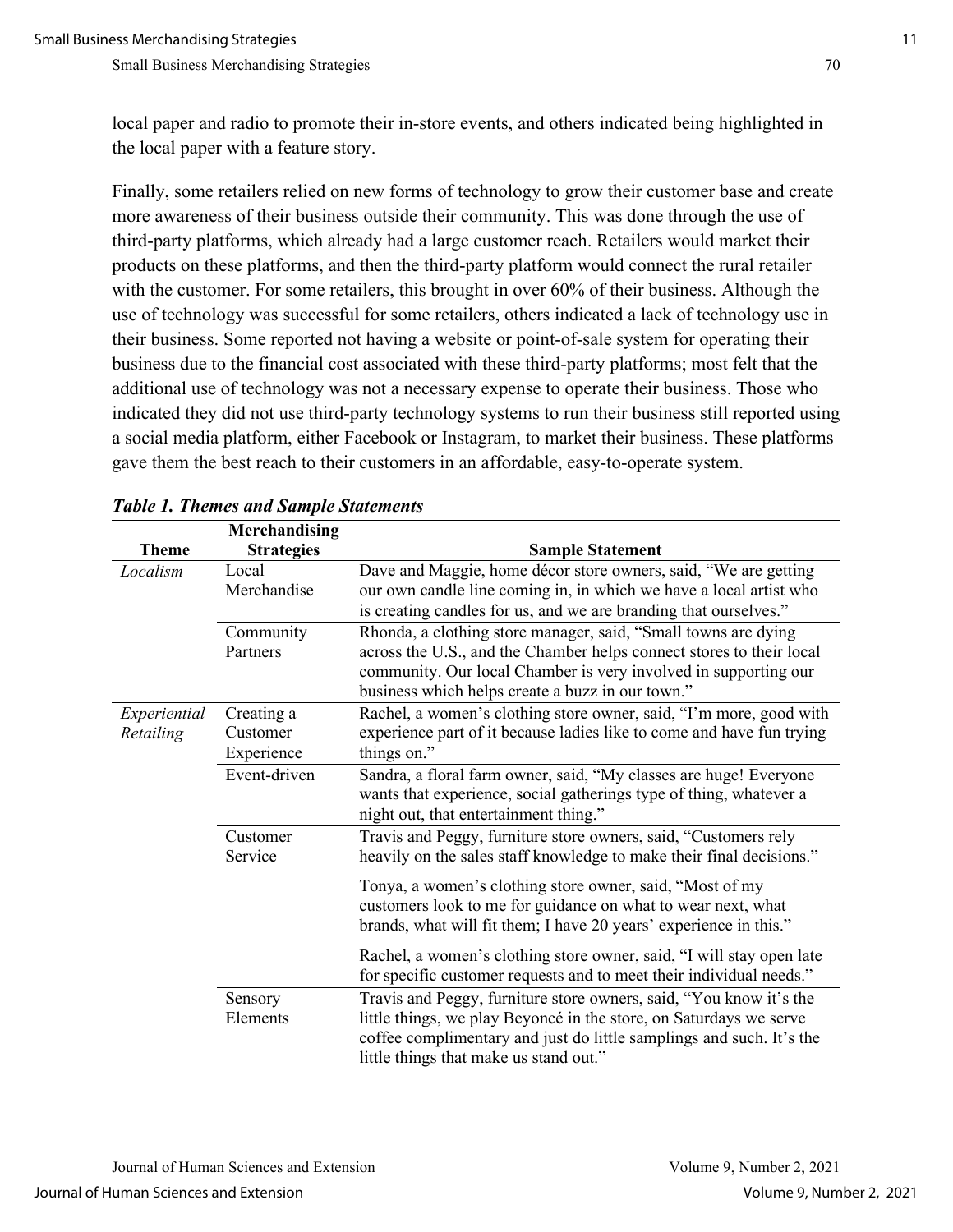|                       | <b>Merchandising</b>                        |                                                                                                                                                                                                                                                                                                                                                                                                                                                                                                                           |
|-----------------------|---------------------------------------------|---------------------------------------------------------------------------------------------------------------------------------------------------------------------------------------------------------------------------------------------------------------------------------------------------------------------------------------------------------------------------------------------------------------------------------------------------------------------------------------------------------------------------|
| <b>Theme</b><br>Niche | <b>Strategies</b><br>Product                | <b>Sample Statement</b><br>Dave and Maggie, home décor store owners, said, "We carry unique                                                                                                                                                                                                                                                                                                                                                                                                                               |
| Market                | Offerings                                   | brands tailored to our target customers.  We are constantly adding<br>and removing brands to keep the assortment fresh for those that are<br>repeat customers."                                                                                                                                                                                                                                                                                                                                                           |
|                       |                                             | Sandra, a floral farm owner, said, "Everything I grow is pretty much<br>a novelty, unique item. I grow novelty flowers. I don't grow<br>carnations or daisies, these are more California-grown product<br>setting. Your baby's breath is all grown commercially in the<br>greenhouse setting, so what I grow is more a novelty cut flower."                                                                                                                                                                               |
|                       | Quality                                     | Mary Ann, Guns and Amo owner, said, "People notice good quality<br>merchandise and lesser quality merchandise does not last that long."                                                                                                                                                                                                                                                                                                                                                                                   |
|                       | Lack of Threat<br>from Big-Box<br>Retailers | Tonya, a women's clothing store owner, said, "Some people like to<br>golf. Some people like to eat. Some people like to garden. Some<br>people like to shop, and Amazon doesn't do it for them. They like to<br>touch it. They like to feel it. They like to walk around. They like to<br>go from one store to another, and that isn't satisfied through online."                                                                                                                                                         |
| Awareness             | Self-comparison<br>to Competition           | Rachel, a women's clothing store owner, said, "They don't have a<br>lot of merchandise, but what she has, she is like pushing out the<br>door. Because the models are like modeling it every Tuesday on<br>their Instagram, and they have a good customer base, I'm guessing.<br>I'm thinking she probably does around \$400,000 a year at least in<br>sales, so she is doing three times more than me."                                                                                                                  |
|                       | Weakness and<br>Strength to<br>Competition  | Rhonda, a clothing store manager, said, "her merchandising, and her<br>display and her presentation, when you walk in the door, it's like<br>you feel like you better buy something, you don't go in there<br>without like knowing that and she has her clothing. I would like her<br>to just come and organize clothing, but I know she probably never<br>will. She has 2 or 3 girls working for her full time too, so she has a<br>machine moving for her where it's just me on my own, and I'm like,<br>what do I do?" |
| Marketing<br>Tactics  | Social Media                                | Dave and Maggie, home décor store owners, said, "We utilize<br>Facebook a lot, and it has been phenomenal for us because for<br>starters, it's free, and we have a lot of people that personally<br>subscribe to our Facebook page for anything new that we might<br>have coming in or any events that we might have coming up. We<br>have had some very good participation of people sharing our posts,<br>so we're able to reach quite a few people with anything new that we<br>share."                                |
|                       | Word-of-Mouth                               | Janice, a floral boutique owner, said, "Ninety percent of what I do is<br>all word of mouth, and because I'm at the two hospitals, the word-<br>of-mouth from hospitals just is better advertising than anything you<br>can do."                                                                                                                                                                                                                                                                                          |
|                       | Third-Party<br>Platforms                    | Sandra, a flower farm owner, said, "I get a lot of my business from<br>the third-party sites. Customers can go on and shop for their                                                                                                                                                                                                                                                                                                                                                                                      |
|                       |                                             | arrangement, and then the business gets sent to us from the site."                                                                                                                                                                                                                                                                                                                                                                                                                                                        |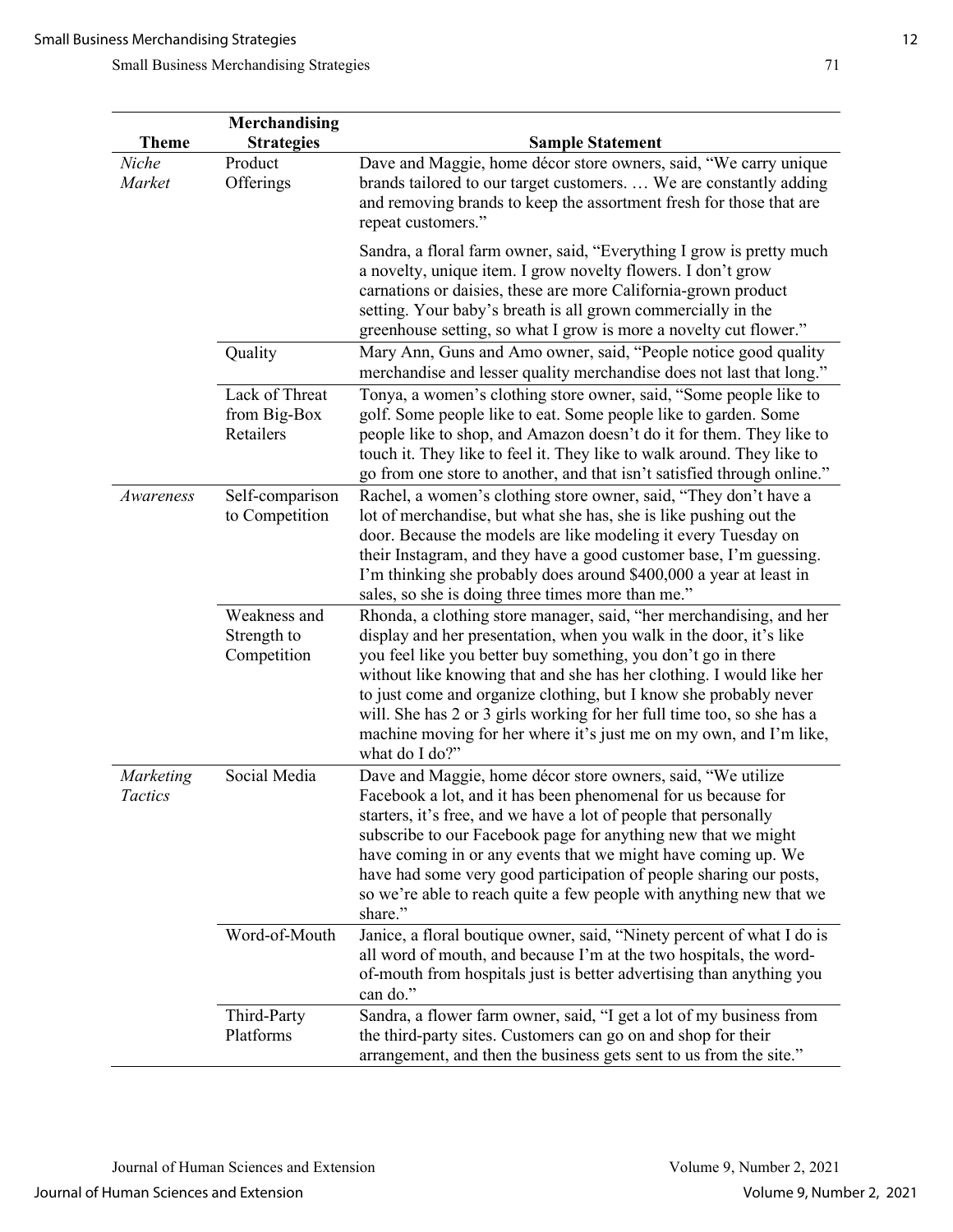#### **Discussion**

The study gave insight into the experience of rural retailers' operations and experiences. The themes that emerged during the study indicate that rural retailers face unique challenges due to smaller populations and limited resources (e.g., Brennan & Lundsten, 2000; Hozier & Stem, 1985). The data implied that small rural retailers did not see big-box retailers as a threat to their business operations. This is contrary to previous studies, which found the entrance of large bigbox retailers, such as Wal-Mart, into a rural community as an imminent threat to their survival (McGee & Peterson, 2000; Parnell & Lester, 2008). Big-box retailers can offer lower prices and a greater assortment of products; however, local retailers offer unique goods and services that customers cannot find elsewhere (Brennan & Lundsten, 2000). The retailers were strategic in their product offerings to their customers and their marketing efforts and connection with the local community.

To create a unique product assortment, retailers took two approaches. First, retailers sold locallymade products produced by local artisans or business owners as part of their merchandise assortment. Products consisted of a range of goods, including apparel, floral, art, and furniture. These goods created a unique product offering for retailers. Offering unique, local products enticed consumers to shop locally (Zebal & Jackson, 2019). Studies found that shopping locally helped boost the local economy by bringing money back to the community (Paddison & Calderwood, 2007; Smith & Sparks, 2000; Williams, 1997). Also, shopping locally can promote a cleaner environment (Kurland et al., 2012). When goods are produced within the community, they do not have to travel as far to get to the end consumer. This has a reduction in the product's environmental footprint (Kurland et al., 2012).

Second, each retailer had a specific product that they were selling, making them stand out from their competitors in areas such as brand selection and high-quality merchandise. Retailers differentiated themselves in the market by carrying a product assortment not found in large, bigbox retailers (Brennan & Lundsten, 2000). The retailers also positioned themselves as destination retailers, enticing consumers to drive long distances to visit their store for reasons such as price, quality, service, merchandise selection, and entertainment (e.g., Hermann & Belk, 1968; Papadopoulos, 1980; Thompson, 1971).

Our data also suggested that retailers must have an awareness of the retail environment around them. This can be accomplished by developing relationships with external organizations (an essential strategy for small business development; Street & Cameron, 2007) and closely following the competition. The study participants were members of community groups, which featured like-minded business owners that shared similar passions and enthusiasm for their businesses. Having these groups created a sense of community amongst competitors, thus creating a common bond (Paddison & Calderwood, 2007). According to a meta-analysis by Street and Cameron (2007), by having membership in external organizations, small businesses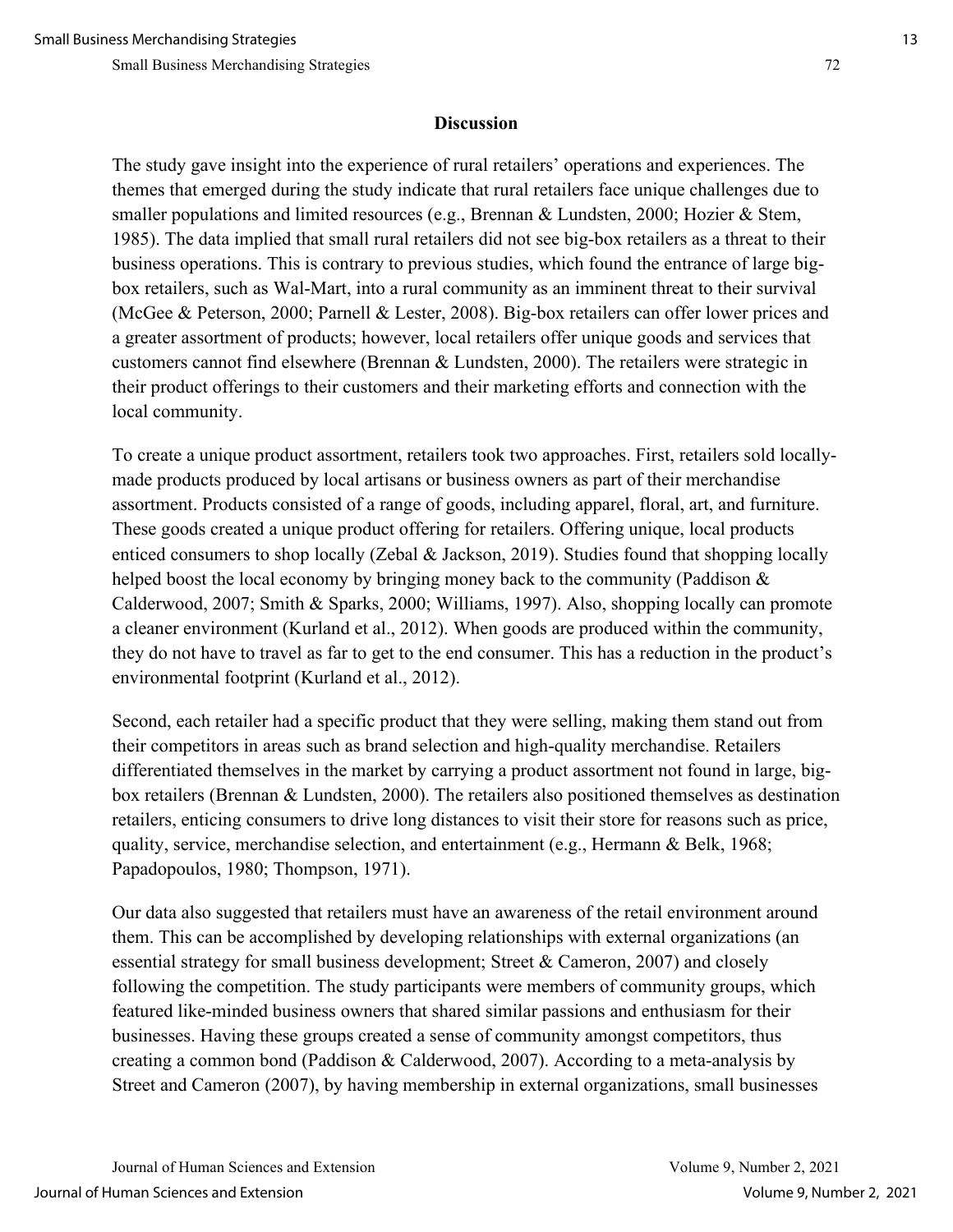had increased access to business development and planning tools, external resources, and increased awareness of their competition in the community.

To stay connected and aware of the competition, participants used social media. Social media use resulted in increased awareness of competition, enhanced relationships with customers, the ability to reach new customers, and the promotion of products online (Jones et al., 2015). As small businesses operate on a smaller marketing budget compared to large big-box retailers, social media provides the ability to attract customers for free or lower cost compared to traditional marketing outlets (Jones et al., 2015). Each participant had a business page on Facebook or Instagram, which allowed them to connect with new and existing customers, market new merchandise, and follow other businesses.

In addition to social media, word-of-mouth marketing was another free source used. Word-ofmouth marketing relies on acquiring new customers through previous customer recommendations (Stokes & Lomax, 2002). Many participants found that previous customer recommendations were a primary source to gain new customers for the future. As these small businesses have a closer relationship with their customer, this was a successful marketing tactic (Vered, 2007).

#### **Implications for Extension Educators**

Extension educators can use these findings to help educate retailers on future best business practices. First, this can be achieved by creating educational opportunities within the community for business development in the areas of marketing, assortment planning, target marketing, and business operations (Kim et al., 2014). These areas, identified from the research, would help provide rural retailers with tailored support based on their business needs. As rural retailers have limited resources available to them in both time and money, a retail design seminar tailored to the specific needs of rural retailers can help guide rural retailers in best practices. Second, Extension educators can help connect local retailers to their Chamber of Commerce and Economic Development Commission office. As identified by the participants, local government organizations help to support retailers and make them visible in the community. Establishing a connection with the local government agencies is key to the success of rural retailers. This creates high visibility and provides support for businesses.

Third, Extension educators should recognize that rural retailers are not a heterogeneous group (Kim et al., 2014). Each rural retailer has specific business obstacles and customer demands that may create barriers to their success. Many retailers have not received formal training in the areas of retail management, merchandising, and entrepreneurship. Extension educators can design tailored technical support programs to work one-on-one with retailers to meet their specific industry needs. This can provide the added support needed by retailers to succeed in today's retail environment.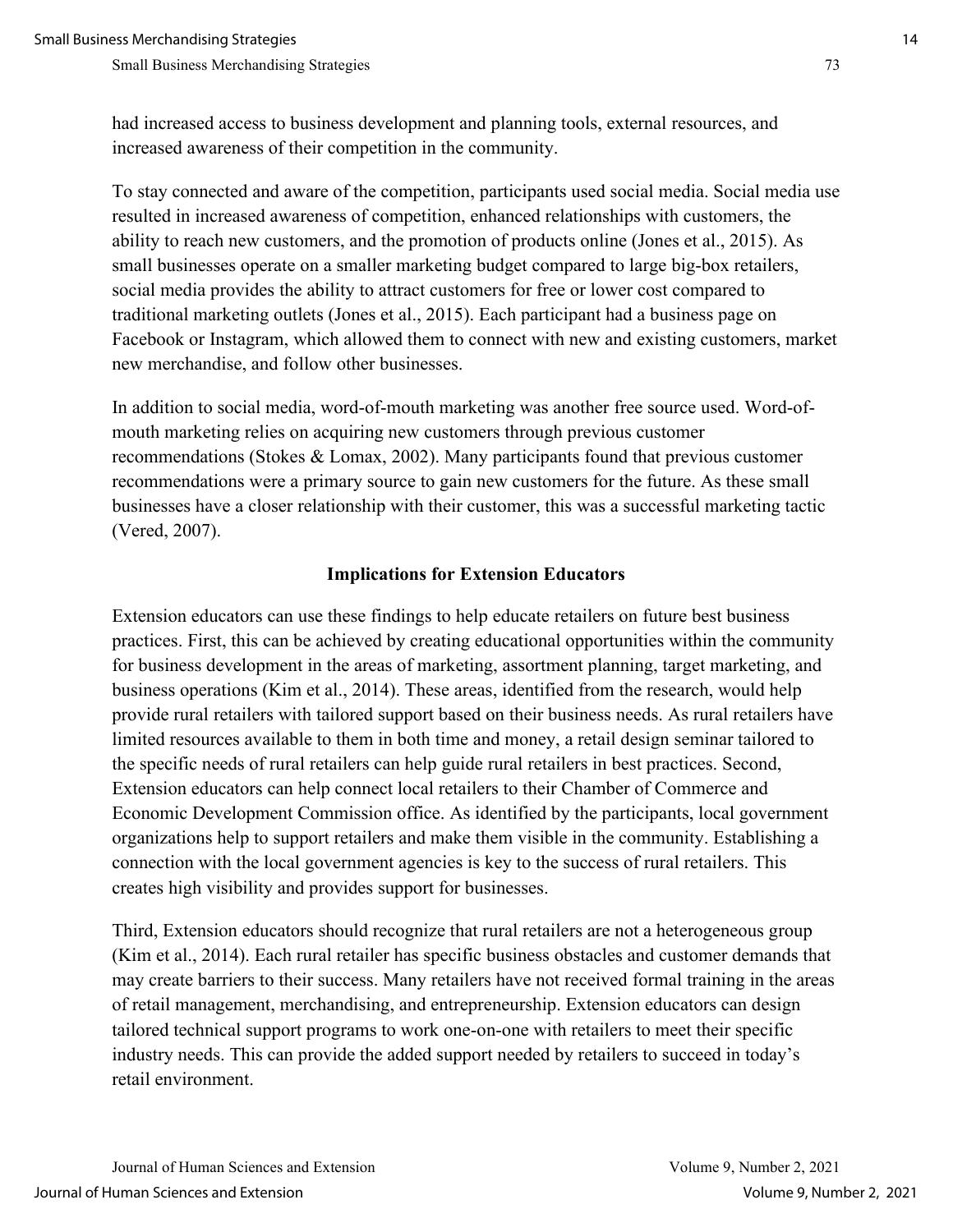## **Limitations and Further Research**

The qualitative methods employed for the study used the grounded theory to develop the theoretical framework for the study. Through a series of eight interviews, small business owners in rural Minnesota were interviewed to develop a deeper understanding of rural merchandising strategies and better understand the retailers' unique circumstances. This study is based on interviews with business owners who volunteered to be in the study from one rural county in Minnesota, so it was a convenience sample. Since this sample focused on just one county in the United States, it may not be generalizable to other rural businesses or other rural towns. But because this is a qualitative study, it is not intended to be generalizable to the entire population but rather to be context-specific to rural retailers merchandising strategies.

During the interviews, noticeable limitations emerged. First, the interviews were conducted in the retail store locations during business hours. As a result, the interviews were interrupted by regular business operations, such as telephone calls and customers. However, this provided additional observation opportunities for the analysis. In addition, the study was conducted in partnership with the University Extension office. Extension offices provided a connection to the community but may not provide a high level of theoretical foundation to the study.

This study was limited to the U.S. retail industry, but the findings could be translated to other countries facing comparable rural retailing issues. Similar research should be conducted in different countries and settings to develop a deeper understanding of the unique problems that rural retailers face. Future research can also be conducted quantitatively to determine the extent to which the variables studied influence rural retailer's business strategies. Other factors, such as the consumer point of view that did not appear in the study, could be investigated further. Thus, future research could explore rural retailing from a consumer's perspective and analyze their perspective of rural retailing merchandising strategies and barriers to shopping at these retailers.

## **References**

- Arnold, S. J., & Luthra, M. N. (2000). Market entry effects of large format retailers: A stakeholder analysis. *International Journal of Retail & Distribution Management, 28*(4/5), 139–154.<https://doi.org/10.1108/09590550010319896>
- Benhamou, M., McIntyre, A., Prince, J., Turner, N., & Stratton, S. (2017, November 8). *America's 'retail apocalypse' is really just beginning*. Bloomberg. <https://www.bloomberg.com/graphics/2017-retail-debt/>
- Bitner, M. J., Booms, B. H., & Mohr, L. A. (1994). Critical service encounters: The employee's viewpoint. *Journal of Marketing, 58*(4), 95–106.<https://doi.org/10.2307/1251919>
- Brennan, D., & Lundsten, L. (2000). Impacts of large discount stores on small US towns: Reasons for shopping and retailer strategies. *International Journal of Retail & Distribution Management, 28*(4/5), 155–161. <https://doi.org/10.1108/09590550010319904>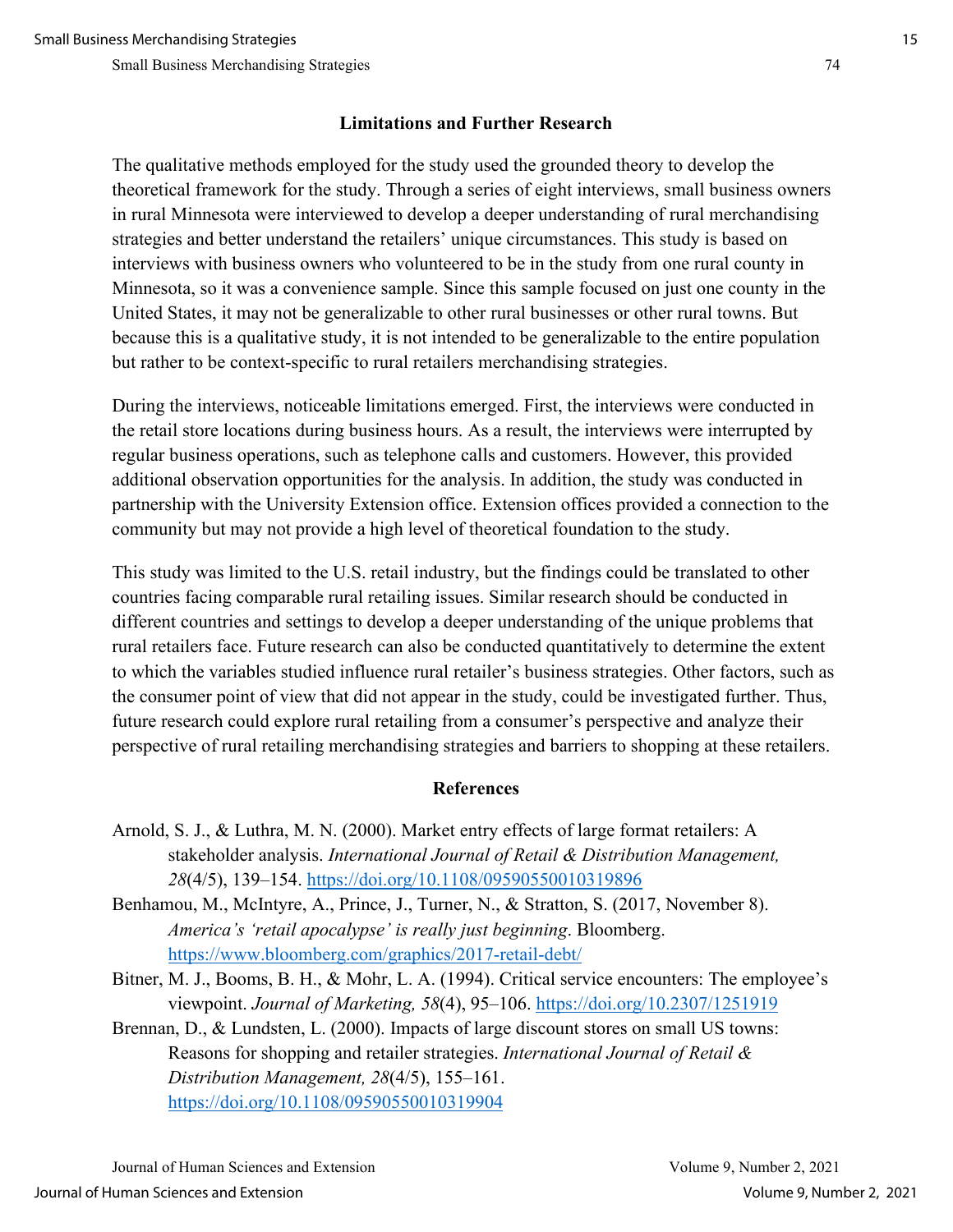Business Dictionary. (n.d.). *Marketing tactics.*  <http://www.businessdictionary.com/definition/marketing-tactics.html>

- Castillo-Montoya, M. (2016). Preparing for interview research: The interview protocol refinement framework. *The Qualitative Report, 2*1(5), 811–831. <https://nsuworks.nova.edu/tqr/vol21/iss5/2>
- Charmaz, K. (2014). *Constructing grounded theory* (2nd ed.). Sage.
- Ciuchta, M., & O'Toole, J. (2018). Buy local? Organizational identity in the localism movement. *Business & Society, 57*(7), 1481–1497.<https://doi.org/10.1177/0007650316648642>
- Coleman, J. S. (1988). Social capital in the creation of human capital. *American Journal of Sociology*, *94*, S95–S120.
- Cowell, D. K., & Green, G. P. (1994). Community attachment and spending location: The importance of place in household consumption. *Social Science Quarterly*, *75*(3), 637– 655.
- Creswell, J. W., & Poth, C. N. (2016). *Qualitative inquiry and research design: Choosing among five approaches* (3<sup>rd</sup> ed). Sage.
- Hammersley, M., & Atkinson, P. (1995). *Ethnography: Principles in practice* (2<sup>nd</sup> ed.). Routledge.
- Hess, D. J. (2009). *Localist movements in a global economy: Sustainability, justice, and urban development in the United States.* The MIT Press.
- Hozier, G. C., & Stem, D. E. (1985). General retail patronage loyalty as a determinant of consumer outshopping behavior. *Journal of the Academy of Marketing Science*, *13*(1-2), 32–46.<https://doi.org/10.1007/BF02729704>
- Jackson, V. P., & Stoel, L. (2011). A qualitative examination of decoupling, recoupling and organizational survival of rural retailers. *Qualitative Market Research: An International Journal, 14*(4), 410–428.<https://doi.org/10.1108/13522751111163236>
- Johnson, R. B. (1997). Examining the validity structure of qualitative research. *Education*, *118*(2), 282–292.
- Jones, N., Borgman, R., & Ulusoy, E. (2015). Impact of social media on small businesses. *Journal of Small Business and Enterprise Development*, *22*(4), 611–632. <https://doi.org/10.1108/JSBED-09-2013-0133>
- Kelly, L., & Booth, C. (2004). *Dictionary of strategy: Strategic management a-z.* Sage.
- Kim, H. Y., Im, H., Park, M., & Lee, Y. (2018). Hmong-owned small businesses in Minnesota: Implications for Extension educators and program developers. *Journal of Human Sciences and Extension*, *6*(3), 216–231.<https://www.jhseonline.com/article/view/801>
- Kim, H., Johnson, K., Kang, J. M., & Lee, J. Y. (2014). Latino retail entrepreneurship in Minnesota: Implications for Extension educators. *Journal of Human Sciences and Extension, 2*(1), 90–101. https://www.jhseonline.com/article/view/593
- Kurland, N. B., & McCaffrey, S. J. (2016). Social movement organization leaders and the creation of markets for "local" goods. *Business & Society*, *55*(7), 1017–1058. <https://doi.org/10.1177/0007650314549439>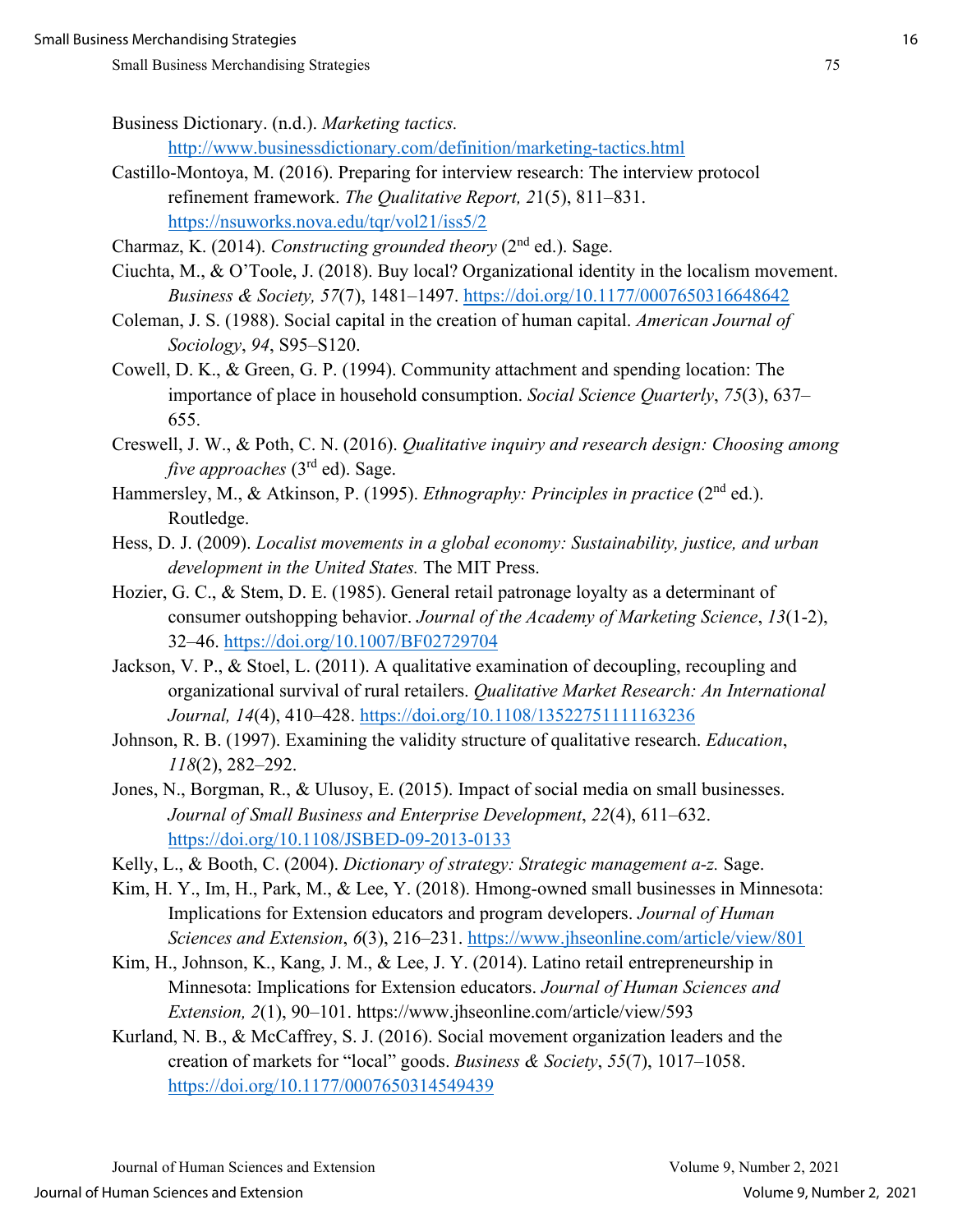Kurland, N. B., McCaffrey, S. J., & Hill, D. H. (2012). The localism movement: Shared and emergent values. *Journal of Environmental Sustainability*, *2*(2), 45–57. <https://doi.org/10.14448/jes.02.0006>

Lincoln, Y. S., & Guba, E. G. (1985). *Naturalist inquiry.* Sage.

- Lennon, S., Kim, M., Johnson, K., Jolly, L., Famhorst, M., & Jasper, C. (2007). A longitudinal look at rural consumer adoption of online shopping. *Psychology and Marketing, 24*(4), 375–401.<https://doi.org/10.1002/mar.20165>
- Levesque, N., & Boeck, H. (2017). Proximity marketing as an enabler of mass customization and personalization in a customer service experience. In J. Bellemare, S. Carrier, K. Nielsen, & F. Piller (Eds.), *Managing complexity* (pp. 405–420). Springer, Cham.
- McGee, J. E., & Peterson, M. (2000). Toward the development of measures of distinctive competencies among small independent retailers. *Journal of Small Business Management, 38*(2), 19–33.
- Merriam, S. B., & Tisdell, E. J. (2015). *Qualitative research: A guide to design and implementation* (4<sup>th</sup> ed.). Jossey-Bass.
- Miller, N. J. (2001). Contributions of social capital theory in predicting rural community inshopping behavior. *The Journal of Socio-Economics, 30*(6), 475–493. [https://doi.org/10.1016/S1053-5357\(01\)00122-6](https://doi.org/10.1016/S1053-5357(01)00122-6)
- Myles, A. (2010). *The economics of buy local initiatives*. Mississippi State University Extension Service.
- Namey, E., Guest, G., Thairu, L., & Johnson, L. (2008). Data reduction techniques for large qualitative data sets. In G. Guest & K. M. MacQueen (Eds.), *Handbook for team-based qualitative research* (pp. 137–163). Altamira Press.
- Paddison, A., & Calderwood, E. (2007). Rural retailing: A sector in decline? *International Journal of Retail & Distribution Management*, *35*(2), 136–155. <https://doi.org/10.1108/09590550710728093>
- Papadopoulos, N. (1980). Consumer outshopping research: Review and extension. *Journal of Retailing, 56*(4), 41–48.
- Parnell, J. A., & Lester, D. L. (2008). Competitive strategy and the Wal-Mart threat: Positioning for survival and success. *SAM Advanced Management Journal*, *73*(2), 14–24. [http://140.138.148.209/im520/IM520%20\(10\)/1%20CA%20n%20wal-mart%20\(2\).pdf](http://140.138.148.209/im520/IM520%20(10)/1%20CA%20n%20wal-mart%20(2).pdf)
- Parrish, E., Cassill, N., & Oxenham, W. (2006). Niche market strategy in the textile and apparel industry. *Journal of Fashion Marketing and Management, 10*(4), 420–432. <https://doi.org/10.1108/13612020610701956>
- *Product differentiation is important in today's financial climate*. (2018, November 20). Investopedia. [https://www.investopedia.com/ask/answers/062415/why-product](https://www.investopedia.com/ask/answers/062415/why-product-differentiation-important-todays-financial-climate.asp)[differentiation-important-todays-financial-climate.asp](https://www.investopedia.com/ask/answers/062415/why-product-differentiation-important-todays-financial-climate.asp)
- Putnam, R. D. (1995). Tuning in, tuning out: The strange disappearance of social capital in America. *PS: Political Science & Politics*, *28*(4), 664–683. <https://doi.org/10.2307/420517>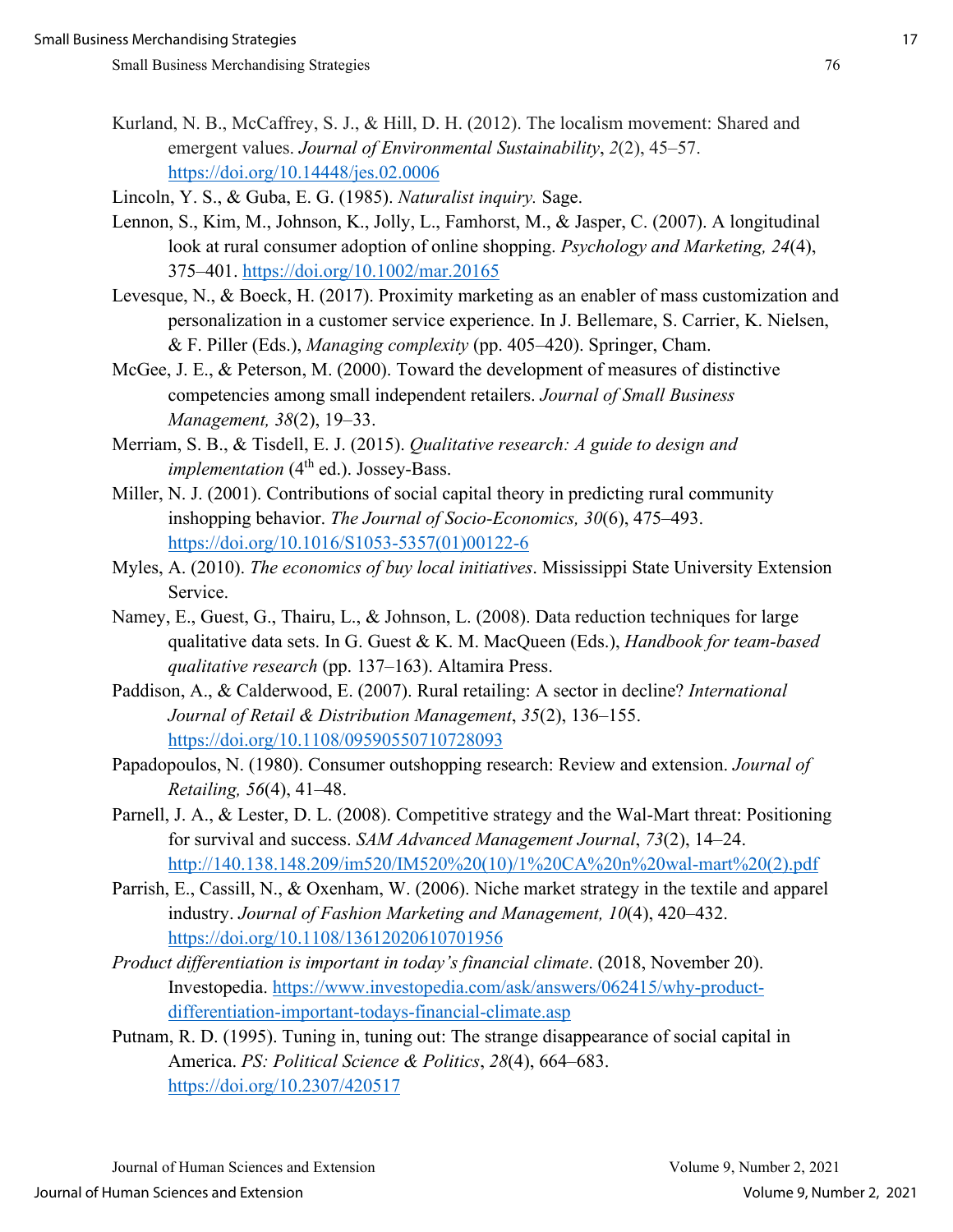- Richards, L. (2014). *Handling qualitative data: A practical guide* (3rd ed.). Sage.
- Robinson, N., & LaMore, R. L. (2010). *Why buy local? An assessment of the economic advantages of shopping at locally owned businesses*. Michigan State University Center for Community and Economic Development. <https://ced.msu.edu/upload/reports/why%20buy%20local.pdf>
- Rogers, E., & Burdge, R. (1972). *Social change in rural societies* (2nd ed.). Prentice-Hall.
- Ryan, G., & Bernard, R. (2017). Data management and analysis methods. In N. Denzin & Y. Lincoln (Eds.), *Handbook of qualitative research* (5<sup>th</sup> ed., pp. 769–802). Sage.
- Schenke, J. (2017, April 18). *National retailers are abandoning small town, USA.* Bis Now. [https://www.bisnow.com/national/news/retail/the-decimation-of-rural-retail-how-store](https://www.bisnow.com/national/news/retail/the-decimation-of-rural-retail-how-store-closings-are-affecting-small-town-usa-73383)[closings-are-affecting-small-town-usa-73383](https://www.bisnow.com/national/news/retail/the-decimation-of-rural-retail-how-store-closings-are-affecting-small-town-usa-73383)
- Shaghaghi, A., Bhopal, R. S., & Sheikh, A. (2011). Approaches to recruiting 'hard-to-reach' populations into research: A review of the literature. *Health Promotion Perspectives, 1*(2), 86–94.<https://doi.org/10.5681/hpp.2011.009>
- Shucksmith, M. (1990). *The definition of rural areas and rural deprivation.* Scottish Homes. <https://hdl.handle.net/10068/470278>
- Smith, A., & Sparks, L. (2000). The independent small shop in Scotland: A discussion of roles and problems. *Scottish Geographical Journal*, *116*(1), 41–58. <https://doi.org/10.1080/00369220018737078>
- Stevens, L. (2016, September 11). *E-Commerce is a boon for rural America, but it comes with a price*. WSJ. [https://www.wsj.com/articles/e-commerce-a-boon-for-rural-america-but-it](https://www.wsj.com/articles/e-commerce-a-boon-for-rural-america-but-it-comes-with-a-price-1473615741)[comes-with-a-price-1473615741](https://www.wsj.com/articles/e-commerce-a-boon-for-rural-america-but-it-comes-with-a-price-1473615741)
- Stokes, D., & Lomax, W. (2002). Taking control of word of mouth marketing: The case of an entrepreneurial hotelier. *Journal of Small Business and Enterprise Development, 9*(4), 349–357.<https://doi.org/10.1108/14626000210450531>
- Stone, K. E. (1995). *Competing with the retail giants: How to survive in the new retail landscape* (Vol. 21). Wiley.
- Strange, M. (1996, January). Transforming the rot belt: Sustainable rural communities. *Northwest Report.* <http://www.terrain.org/articles/11/strange.htm>
- Strauss, A. (1987). *Qualitative analysis for social scientists.* Cambridge University Press.
- Strauss, A., & Corbin, J. (1998). *Basics of qualitative research: Techniques and procedures for developing grounded theory* (2nd ed.). Sage.
- Street, C., & Cameron, A. (2007). External relationships and the small business: A review of small business alliance and network research. *Journal of Small Business Management, 45*(2), 239–266.<https://doi.org/10.1111/j.1540-627X.2007.00211.x>
- Surprenant, C. F., & Solomon, M. R. (1987). Predictability and personalization in the service encounter. *Journal of Marketing, 51*(2), 86–96.<https://doi.org/10.2307/1251131>
- Teplensky, J. D., Kimberly, J. R., Hillman, A. L., & Schwartz, J. S. (1993). Scope, timing and strategic adjustment in emerging markets: Manufacturers' strategies and the case of MRI. *Strategic Management Journal, 14*(7), 505–527.<https://doi.org/10.1002/smj.4250140703>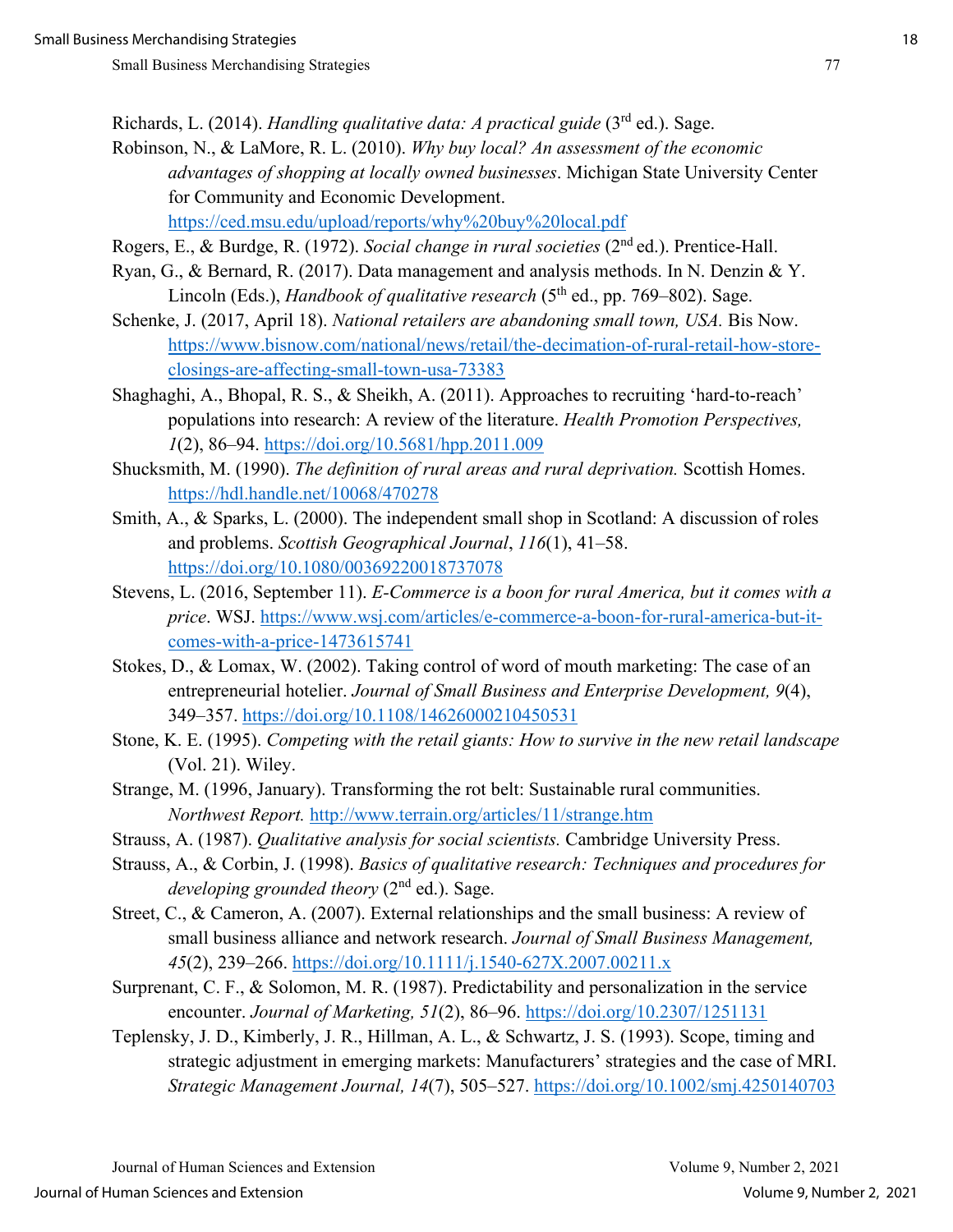- Thompson, D. (2017, April 10). *What in the world is causing the retail meltdown of 2017?* The Atlantic. [https://www.theatlantic.com/business/archive/2017/04/retail-meltdown-of-](https://www.theatlantic.com/business/archive/2017/04/retail-meltdown-of-2017/522384/)[2017/522384/](https://www.theatlantic.com/business/archive/2017/04/retail-meltdown-of-2017/522384/)
- Thompson, J. R. (1971). Characteristics and behavior of out-shopping consumers. *Journal of Retailing, 47*(1), 70–80.
- United States Department of Agriculture Economic Research Service. (2019, March). *Data documentation and methods*. [https://www.ers.usda.gov/data-products/rural](https://www.ers.usda.gov/data-products/rural-definitions/data-documentation-and-methods.aspx)[definitions/data-documentation-and-methods.aspx](https://www.ers.usda.gov/data-products/rural-definitions/data-documentation-and-methods.aspx)
- Van den Poel, D., & Leunis, J. (1999). Consumer acceptance of the internet as a channel of distribution. *Journal of Business Research, 45*(3), 249–256. [https://doi.org/10.1016/S0148-2963\(97\)00236-1](https://doi.org/10.1016/S0148-2963(97)00236-1)
- Vered, A. (2007). *Tell a friend -- word of mouth marketing: How small businesses can achieve big results*. Author.
- Walsh, J., & Godfrey, S. (2000). The internet: A new era in customer service. *European Management Journal, 18*(1), 85–92. [https://doi.org/10.1016/S0263-2373\(99\)00071-7](https://doi.org/10.1016/S0263-2373(99)00071-7)
- Williams, C. C. (1997). Rethinking the role of the retail sector in economic development. *The Service Industries Journal, 17*(2), 205–220.<https://doi.org/10.1080/02642069700000011>
- Zebal, M. A., & Jackson, F. H. (2019). Cues for shaping purchase of local retail apparel clothing brands in an emerging economy. *International Journal of Retail & Distribution Management, 47*(10), 1013–1028.<https://doi.org/10.1108/IJRDM-11-2018-0241>
- Zeithaml, V. A., Parasuraman, A., & Malhotra, A. (2005). A conceptual framework for understanding e-service quality: Implications for future research and managerial practice. *Journal of Service Research, 7*(3)*,* 1–21. <https://journals.sagepub.com/doi/10.1177/1094670504271156>

*Jacqueline Parr* is an assistant professor at St. Catherine University in the School of Business. She teaches retail merchandising courses in the Fashion Design and Merchandising department. In addition, she is a Ph.D. candidate at the University of Minnesota studying Retail Merchandising and Consumer Behavior. Her research focus is on small business development and sustainability.

*Marilyn Bruin* earned a doctorate at Iowa State University in Human Development and Families Studies with minors in Economics, Housing, and Political Science. She teaches research ethics, grant-writing, and qualitative methods at the graduate level. With research expertise in quantitative, qualitative, and mixed methods, she examines how housing and neighborhood effects are influenced by household characteristics, networks, and access to resources.

#### **Acknowledgments**

A special thanks to the University of Minnesota College of Design faculty, Dr. Hye-Young Kim and Dr. Hyunjoo Im; University of Minnesota Extension faculty, Neil Linscheid; and Kandiyohi